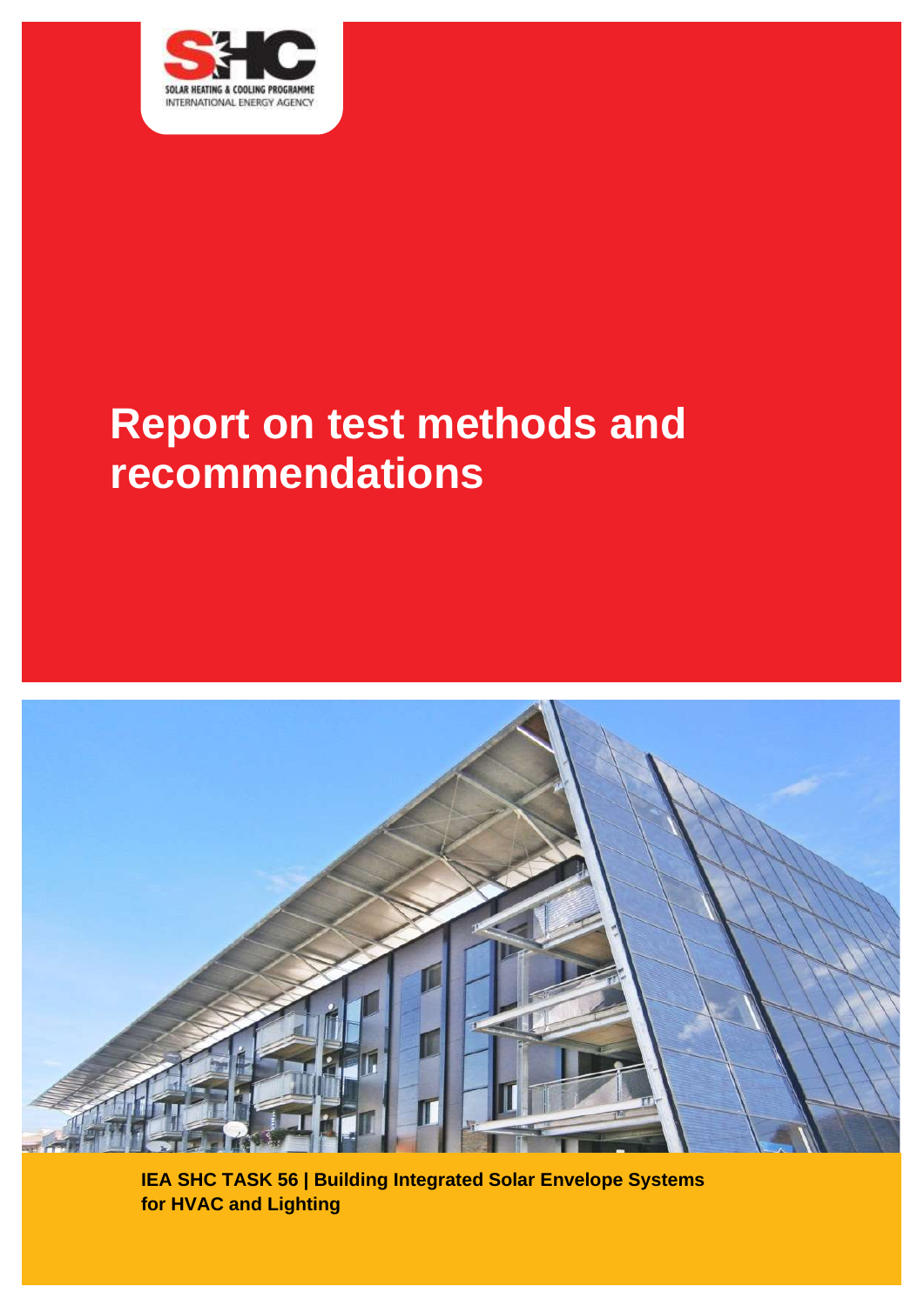

# **Report on test methods and recommendations**

Deliverable DB.5

**Editor:** Christoph Maurer (Fraunhofer ISE) **Authors** (in alphabetical order)**:** Bruno Bueno (Fraunhofer ISE) Carolin Hubschneider (Fraunhofer IBP) Christoph Maurer (Fraunhofer ISE) David Geisler-Moroder (Bartenbach) David Venus (AEE INTEC) Fabian Ochs (University of Innsbruck) Michaela Meir (Aventa) Noel O'Neill (DIT) Paolo Bonato (Eurac Research) Philippe Lemarchand (DIT) Tilmann E. Kuhn (Fraunhofer ISE) Vickie Aagesen (Cenergia, part of Kuben Management)

April, 2020

DB.5, DOI: 10.18777/ieashc-task56-2020-0003 The contents of this report do not necessarily reflect the viewpoints or policies of the International Energy Agency (IEA) or its member countries, the IEA Solar Heating and Cooling Technology Collaboration Programme (SHC TCP) members or the participating researchers.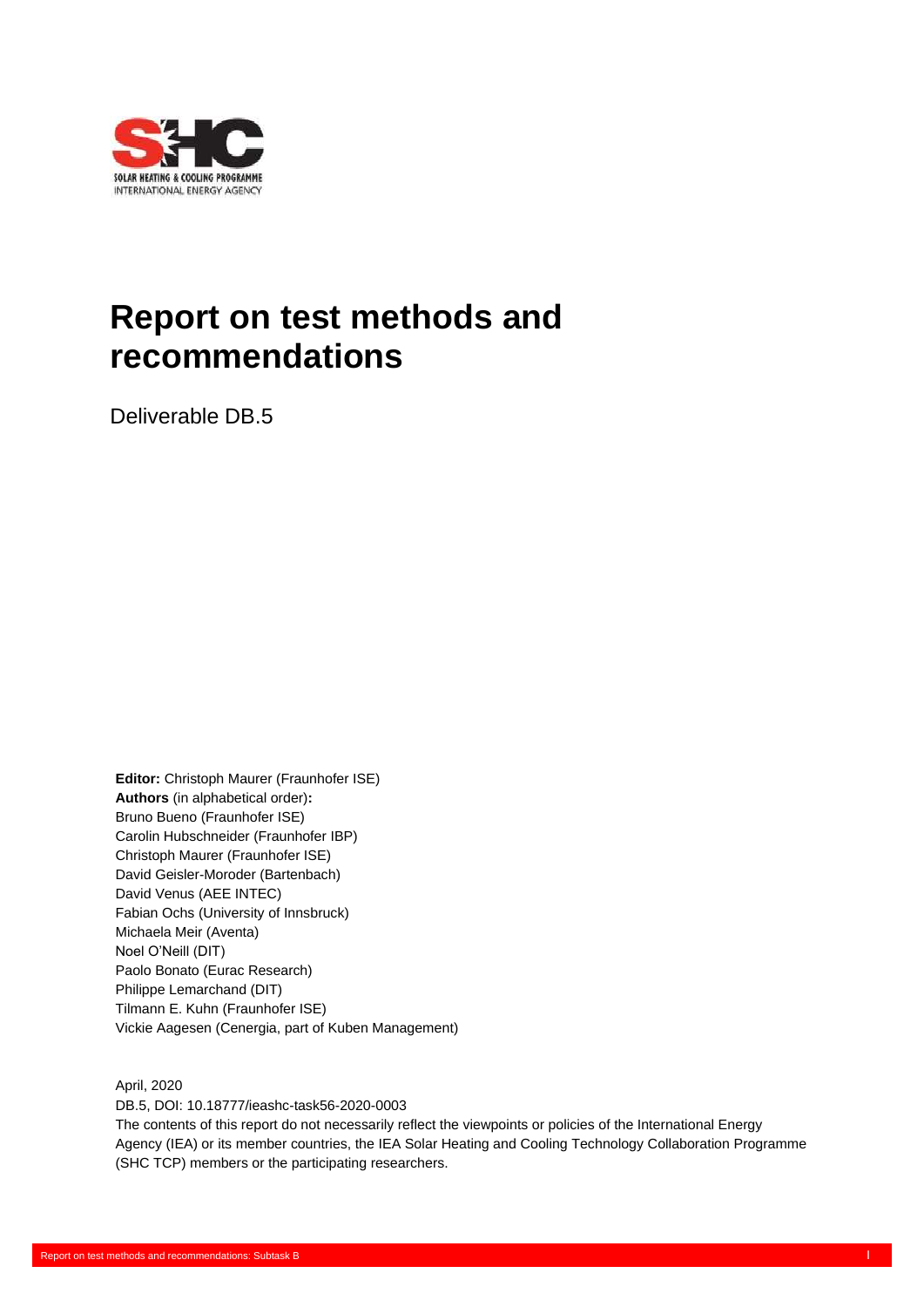#### **IEA Solar Heating and Cooling Technology Collaboration Programme (IEA SHC)**

The Solar Heating and Cooling Technology Collaboration Programme was founded in 1977 as one of the first multilateral technology initiatives ("Implementing Agreements") of the International Energy Agency. Its mission is *"To enhance collective knowledge and application of solar heating and cooling through international collaboration*  to reach the goal set in the vision of solar thermal energy meeting 50% of low temperature heating and cooling *demand by 2050."*

The members of the IEA SHC collaborate on projects (referred to as Tasks) in the field of research, development, demonstration (RD&D), and test methods for solar thermal energy and solar buildings.

Research topics and the associated Tasks in parenthesis include:

- Solar Space Heating and Water Heating (Tasks 14, 19, 26, 44, 54)
- Solar Cooling (Tasks 25, 38, 48, 53)
- Solar Heat for Industrial or Agricultural Processes (Tasks 29, 33, 49, 62, 64)
- Solar District Heating (Tasks 7, 45, 55)
- Solar Buildings/Architecture/Urban Planning (Tasks 8, 11, 12, 13, 20, 22, 23, 28, 37, 40, 41, 47, 51, 52, 56, 59, 63)
- Solar Thermal & PV (Tasks 16, 35, 60)
- Daylighting/Lighting (Tasks 21, 31, 50, 61)
- Materials/Components for Solar Heating and Cooling (Tasks 2, 3, 6, 10, 18, 27, 39)
- Standards, Certification, and Test Methods (Tasks 14, 24, 34, 43, 57)
- Resource Assessment (Tasks 1, 4, 5, 9, 17, 36, 46)
- Storage of Solar Heat (Tasks 7, 32, 42, 58)

In addition to our Task work, other activities of the IEA SHC include our:

- ➢ International Conference on Solar Heating and Cooling for Buildings and Industry
- > SHC Solar Academy<br>> Solar Heat Worldwide
- ➢ Solar Heat Worldwide annual statics report
- ➢ Collaboration with solar thermal trade associations

#### **Country Members**

| Australia           | France             | South A         |
|---------------------|--------------------|-----------------|
| Austria             | Germany            | Spain           |
| <b>Belgium</b>      | Italy              | Sweden          |
| Canada              | <b>Netherlands</b> | Switzerl        |
| China               | Norway             | Turkey          |
| Denmark             | Portugal           | United <b>h</b> |
| European Commission | Slovakia           |                 |

South Africa Switzerland<br>Turkey United Kingdom

#### **Sponsor Members**

| European Copper Institute          | ECREEE         |
|------------------------------------|----------------|
| International Solar Energy Society | <b>RCREEE</b>  |
| <b>EACREEE</b>                     | <b>SACREEE</b> |

*For more information on the IEA SHC work, including many free publications, please visi[t www.iea-shc.org](http://www.iea-shc.org/)*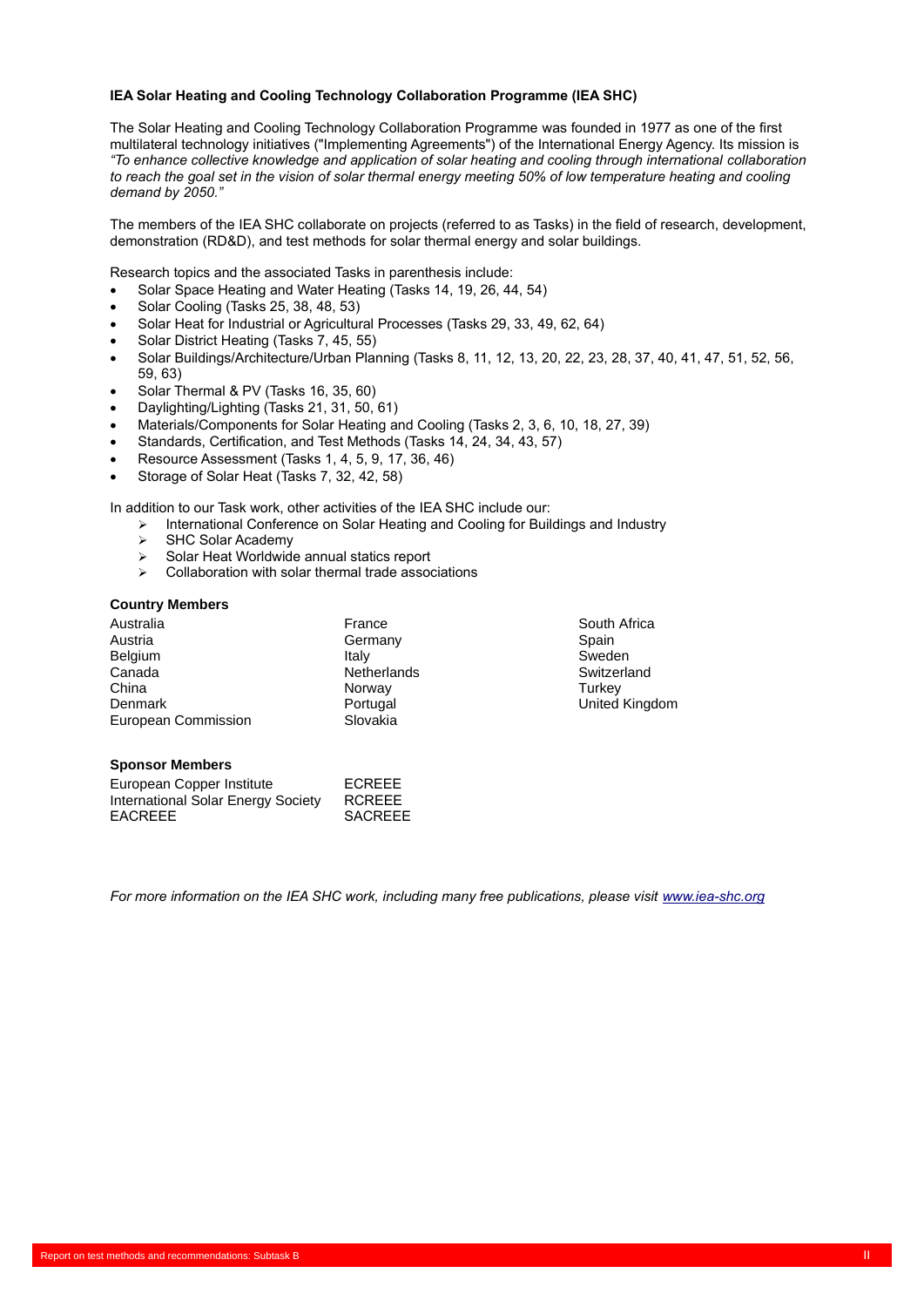#### <span id="page-3-0"></span> $\overline{1}$ **Contents**

| 1           |                  |  |
|-------------|------------------|--|
| $\mathbf 2$ |                  |  |
| 3           |                  |  |
|             | 3.1              |  |
|             | 3.2              |  |
|             |                  |  |
|             | 3.3              |  |
|             |                  |  |
|             |                  |  |
|             | 3.4              |  |
|             |                  |  |
|             | 3.5              |  |
|             |                  |  |
|             |                  |  |
|             |                  |  |
|             |                  |  |
|             | 3.6              |  |
|             |                  |  |
|             | 3.7              |  |
|             |                  |  |
|             |                  |  |
|             | 3.8 <sup>°</sup> |  |
|             |                  |  |
|             |                  |  |
|             |                  |  |
|             |                  |  |
|             |                  |  |
|             |                  |  |
| 4           |                  |  |
| 5           |                  |  |
| 6           |                  |  |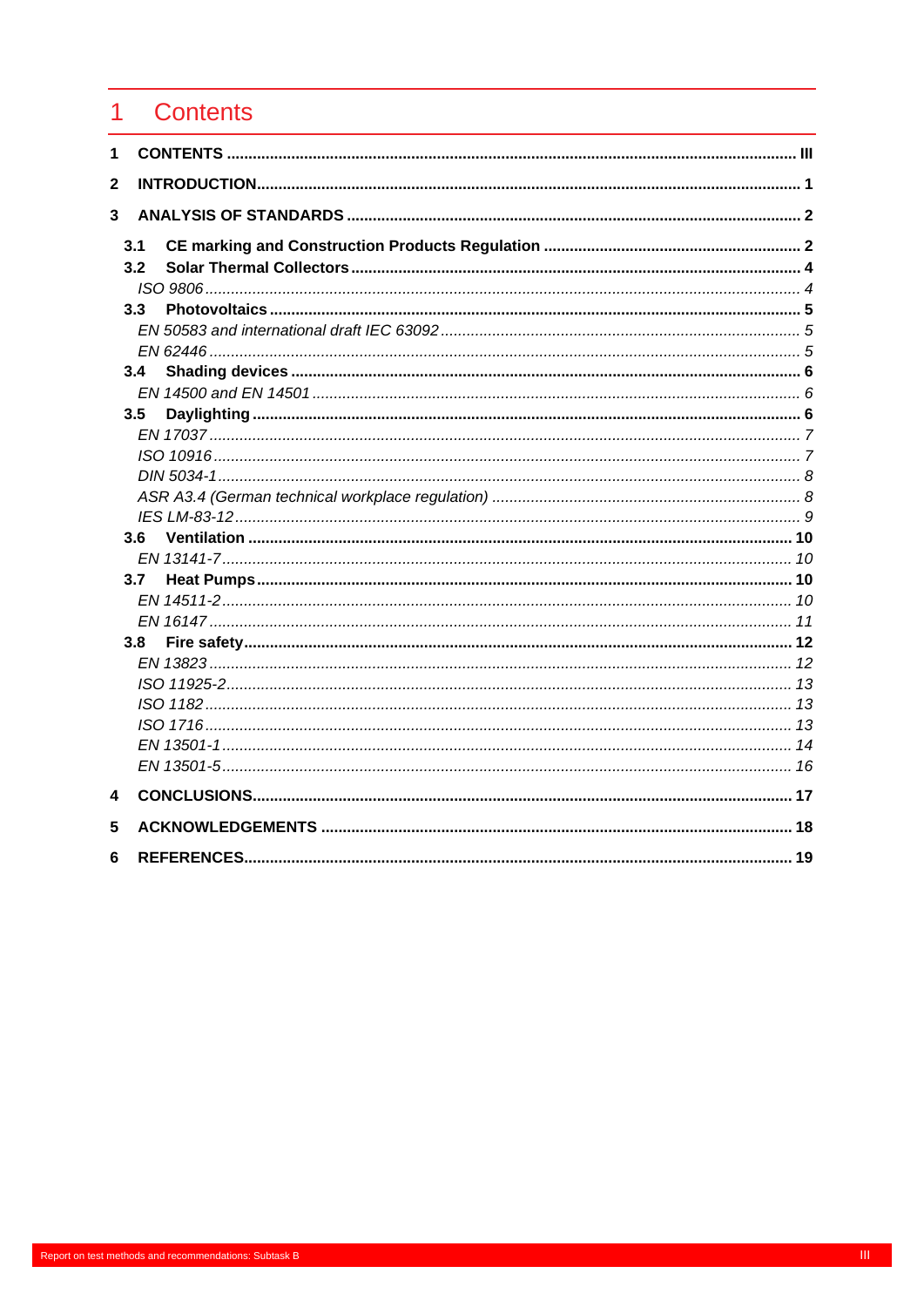### <span id="page-4-0"></span>2 Introduction

Standards are evidence based on science, technology and practice. Test standards are rating procedures designed to give consistent outcomes. They are based on compliance organized and approved by a legally or consensually recognized body. They provide requirements, procedures and guidelines for testing design, installation, use and disposal. Standards aim to achieve component/system interoperability, satisfy legislation and facilitate healthy and safety. Standards can be an effective instrument for addressing energy efficiency in buildings to support the achievement of decarbonisation targets when there is effective enforcement through compliance checks, incentives and other supporting instruments. Building energy codes, also known in some countries as "energy standards for buildings", "thermal building regulations", "energy conservation building codes" or "energy efficiency building codes" are a policy instrument used by governments to limit energy use and greenhouse gas emissions from the built environment whilst ensuring occupant comfort. Building energy codes often stipulate desired energy efficiency characteristics for building by either prescribing minimum energy performance requirements for each building component or adopt a performance approach that requires a holistic assessment of building energy performance.

This report presents an analysis of current test methods that can be applied to Solar Building Envelope (SBE) technologies. It is the result of the work of international experts within Subtask B of IEA SHC Task 56. Relevant standards for construction products, solar thermal collectors, photovoltaics, daylighting systems, ventilation devices and heat pumps are selected and assessed. The selection includes the most important standards for fire protection as applied to SBE technologies. For each standard, the report assesses its applicability to SBE technologies. At the end, recommendations are presented on how current standards and regulations could be improved to prepare the ground for a wider adoption of SBE systems.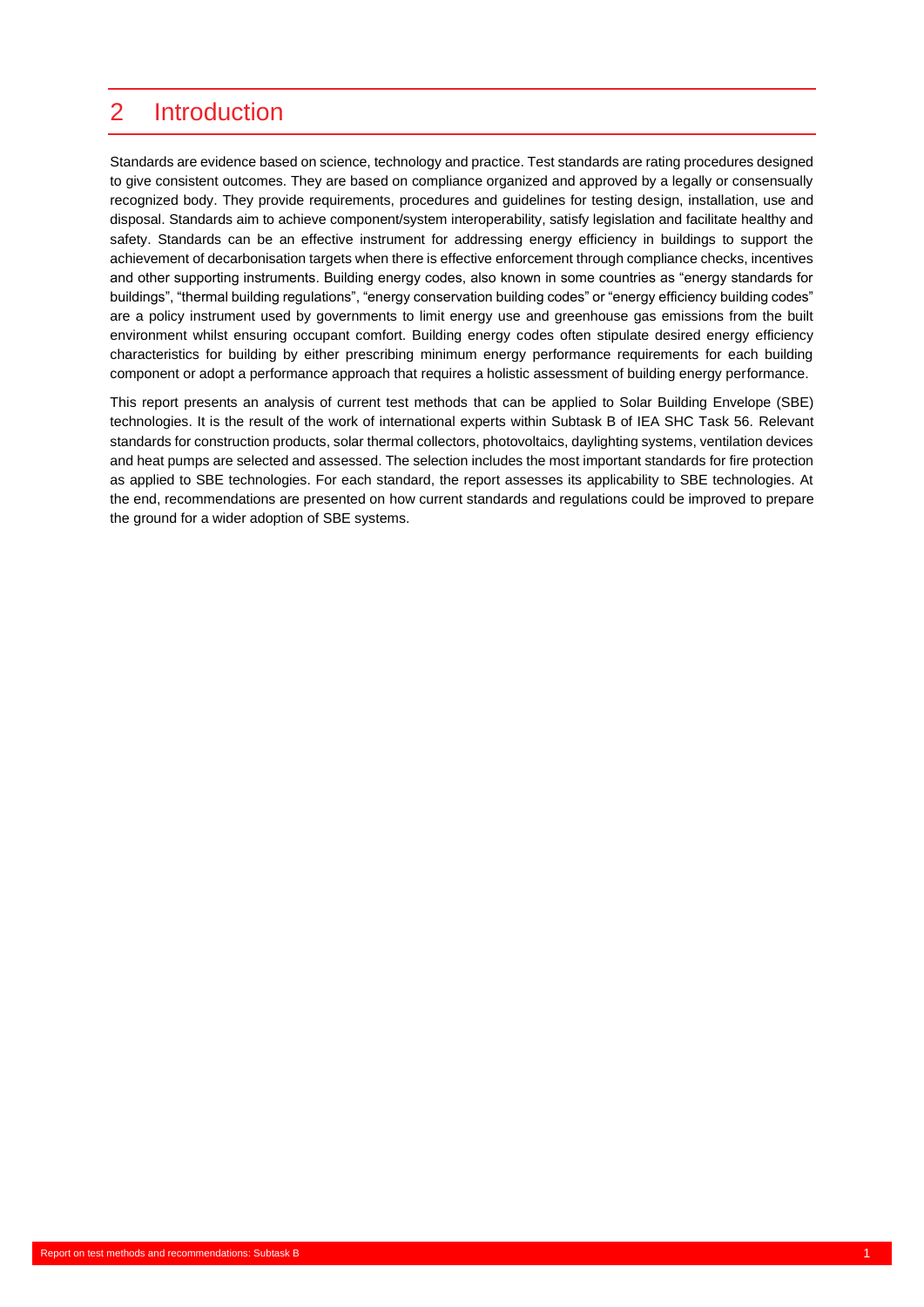### <span id="page-5-0"></span>3 Analysis of standards

### <span id="page-5-1"></span>3.1 CE marking and Construction Products Regulation

The CE marking procedure is a mandatory requirement for all products subject to specific harmonized European directives that provide clauses for CE marking and thus applies also to solar building integrated products in the CE market. With CE marking, the manufacturer declares the conformity of the product to the requisites foreseen by European directives through the Declaration of Conformity (DoC) or the Declaration of Performance (DoP) for construction products. In other words, the manufacturer declares that he has checked that the product satisfies all legislative requirements for the product to be placed on the market. For building-integrated components and systems, it might be required that the product is compliant with directives targeting both active components (e.g. Energy related Products directive, Low Voltage Directive) and the European regulation on construction products or CPR.

The Construction Products Regulation (Regulation EU No 305/2011) came into force on 1st July 2013 replacing the existing CPD Directive 89/106/EEC. The CPR targets construction products, defined as "*product or kit which is produced and placed on the market for incorporation in a permanent manner in construction works or parts thereof and the performance of which has an effect on the performance of the construction works with respect to the basic requirements for construction works*".

Nowadays, the harmonized European directives cover already a wide range of construction products, from lighting columns, to wires and pipes – and target also envelope components such as glass in buildings, self-supporting insulation panels or tiles. Construction products that are not covered -or fully covered- by these harmonized directives (e.g. innovative products) do not need to bear the CE mark, but can voluntarily affix the CE mark through an alternative route, which is the release of the European Technical Assessment or ETA. They are released by the Technical Assessment Bodies (or TABs) coherently with the respect of guidelines defined by the responsible European Organisation for Technical Approvals or EOTA. The legal basis for the ETA route is provided by the CPR regulation.

Based on the CPR regulation, construction products must satisfy one or more of the "essential requisites" listed in the table below.

| Mechanical<br>resistance<br>and stability       | The construction works must be designed and built in such a way that the loadings that are<br>liable to act on them during their constructions and use will not lead to any of the following:<br>collapse of the whole or part of the work;<br>O<br>major deformations to an inadmissible degree;<br>$\circ$<br>damage to other parts of the construction works or to fittings or installed equipment as<br>$\circ$<br>a result of major deformation of the load-bearing construction;<br>damage by an event to an extent disproportionate to the original cause.<br>$\circ$                                                                                                                                                                                                                      |  |
|-------------------------------------------------|---------------------------------------------------------------------------------------------------------------------------------------------------------------------------------------------------------------------------------------------------------------------------------------------------------------------------------------------------------------------------------------------------------------------------------------------------------------------------------------------------------------------------------------------------------------------------------------------------------------------------------------------------------------------------------------------------------------------------------------------------------------------------------------------------|--|
| Safety in<br>case of fire                       | The construction works must be designed and built in such a way that in the event of an<br>outbreak of fire:<br>the load-bearing capacity of the construction can be assumed for a specific period of<br>$\circ$<br>time:<br>the generation and spread of fire and smoke within the construction works are limited;<br>$\circ$<br>the spread of fire to neighbouring construction works is limited;<br>$\circ$<br>occupants can leave the construction works or be rescued by other means;<br>$\circ$<br>the safety of rescue teams is taken into consideration.<br>$\circ$                                                                                                                                                                                                                       |  |
| Hygiene,<br>health<br>and<br>the<br>environment | The construction works must be designed and built in such a way that they will, throughout<br>their life cycle, not be a threat to the hygiene or health and safety of workers, occupants or<br>neighbours, nor have an exceedingly high impact, over their entire life cycle, on the<br>environmental quality or on the climate during their construction, use and demolition, in<br>particular as a result of any of the following:<br>the giving-off of toxic gas;<br>O<br>the emissions of dangerous substances, volatile organic compounds (VOC),<br>$\circ$<br>greenhouse gases or dangerous particles into indoor or outdoor air;<br>o the emission of dangerous radiation;<br>the release of dangerous substances into ground water, marine waters, surface<br>$\circ$<br>waters or soil: |  |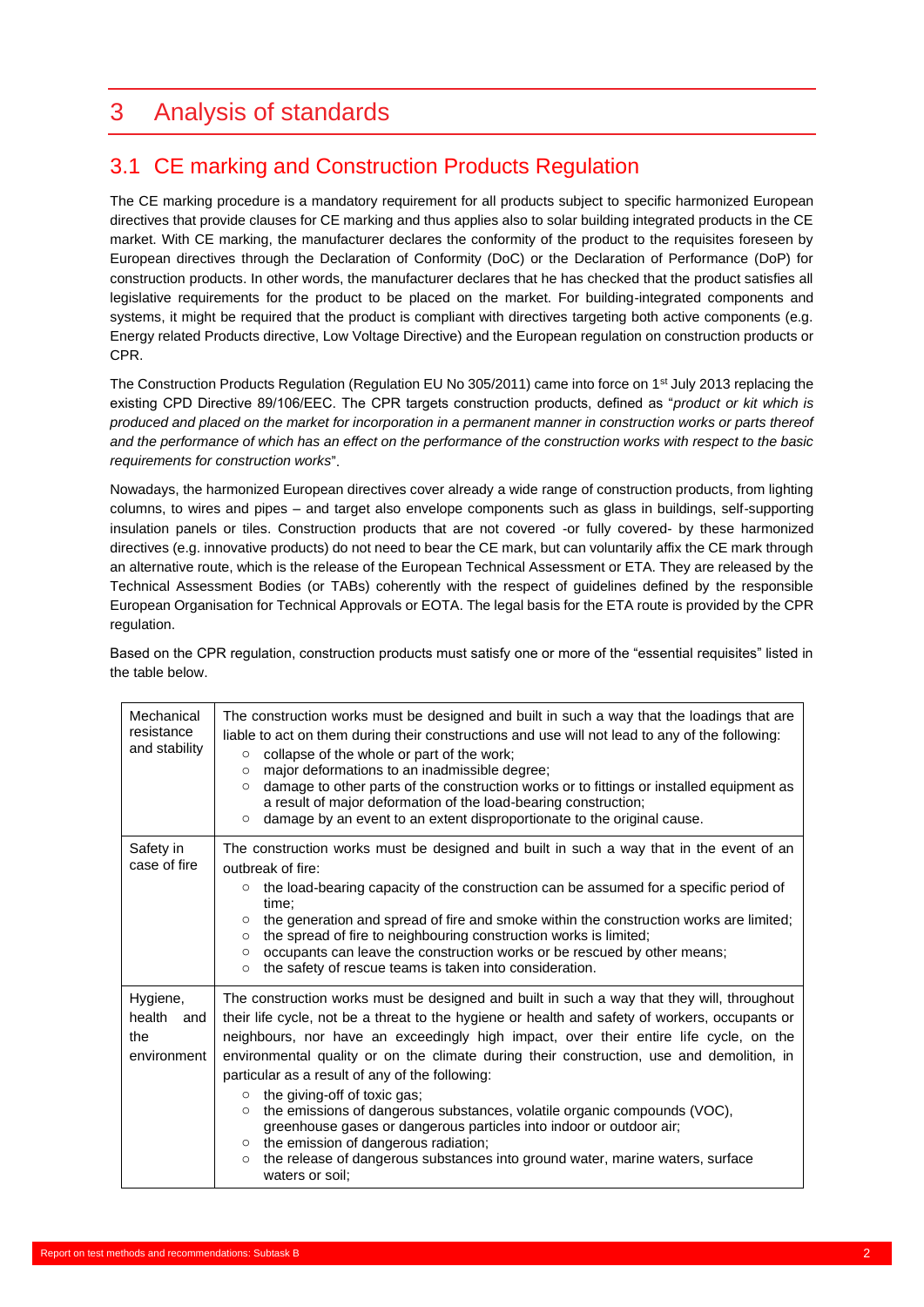|                                               | the release of dangerous substances into drinking water or substances which have an<br>$\circ$<br>otherwise negative impact on drinking water;<br>faulty discharge of waste water, emission of flue gases or faulty disposal of solid or<br>$\circ$<br>liquid waste;<br>dampness in parts of the construction works or on surfaces within the construction<br>$\circ$<br>works.                                                                     |  |
|-----------------------------------------------|-----------------------------------------------------------------------------------------------------------------------------------------------------------------------------------------------------------------------------------------------------------------------------------------------------------------------------------------------------------------------------------------------------------------------------------------------------|--|
| Safety<br>and<br>accessibility<br>in use      | The construction works must be designed and built in such a way that they do not present<br>unacceptable risks of accidents or damage in service or in operation such as slipping, falling,<br>collision, burns, electrocution, injury from explosion and burglaries. In particular, construction<br>works must be designed and built taking into consideration accessibility and use for disabled<br>persons.                                      |  |
| Protection<br>against<br>noise                | The construction works must be designed and built in such a way that noise perceived by the<br>occupants or people nearby is kept to a level that will not threaten their health and will allow<br>them to sleep, rest and work in satisfactory conditions.                                                                                                                                                                                         |  |
| Energy<br>economy<br>and heat<br>retention    | The construction works and their heating, cooling, lighting and ventilation installations must<br>be designed and built in such a way that the amount of energy they require in use shall be<br>low, when account is taken of the occupants and of the climatic conditions of the location.<br>Construction works must also be energy-efficient, using as little energy as possible during<br>their construction and dismantling.                   |  |
| Sustainable<br>use of<br>natural<br>resources | The construction works must be designed, built and demolished in such a way that the use of<br>natural resources is sustainable and in particular ensure the following:<br>reuse or recyclability of the construction works, their materials and parts after<br>$\circ$<br>demolition;<br>durability of the construction works;<br>$\circ$<br>use of environmentally compatible raw and secondary materials in the construction<br>$\circ$<br>works |  |

All product standards include a section called "Annex ZA" that lists the essential characteristics relevant for the studied construction product. Such list can be different depending on the intended use of a product if there is more than one. Moreover, in order to guarantee the reliability and accuracy in time of the data reported in the Declaration of Performance, a system for the assessment and verification of performance (or AVCP) must be put in place. In Annex ZA, it is also clarified whether the assessment of the performances can be a "first-party assessment" or must be a "third party assessment" performed by a notified body.

The Construction Products Regulation recognizes a few exemptions to its application (Article 5 of CPR) and admits the use of simplified procedures (Articles 36 to 38 of CPR), as for example in the case of micro-enterprises or for the practices known as "Sharing ITT" and "Cascading ITT".

More information on the CE marking process of construction products can be found here: https://ec.europa.eu/growth/content/ce-marking-construction-products-step-step-guide-now-available-all-eulanguages-0\_en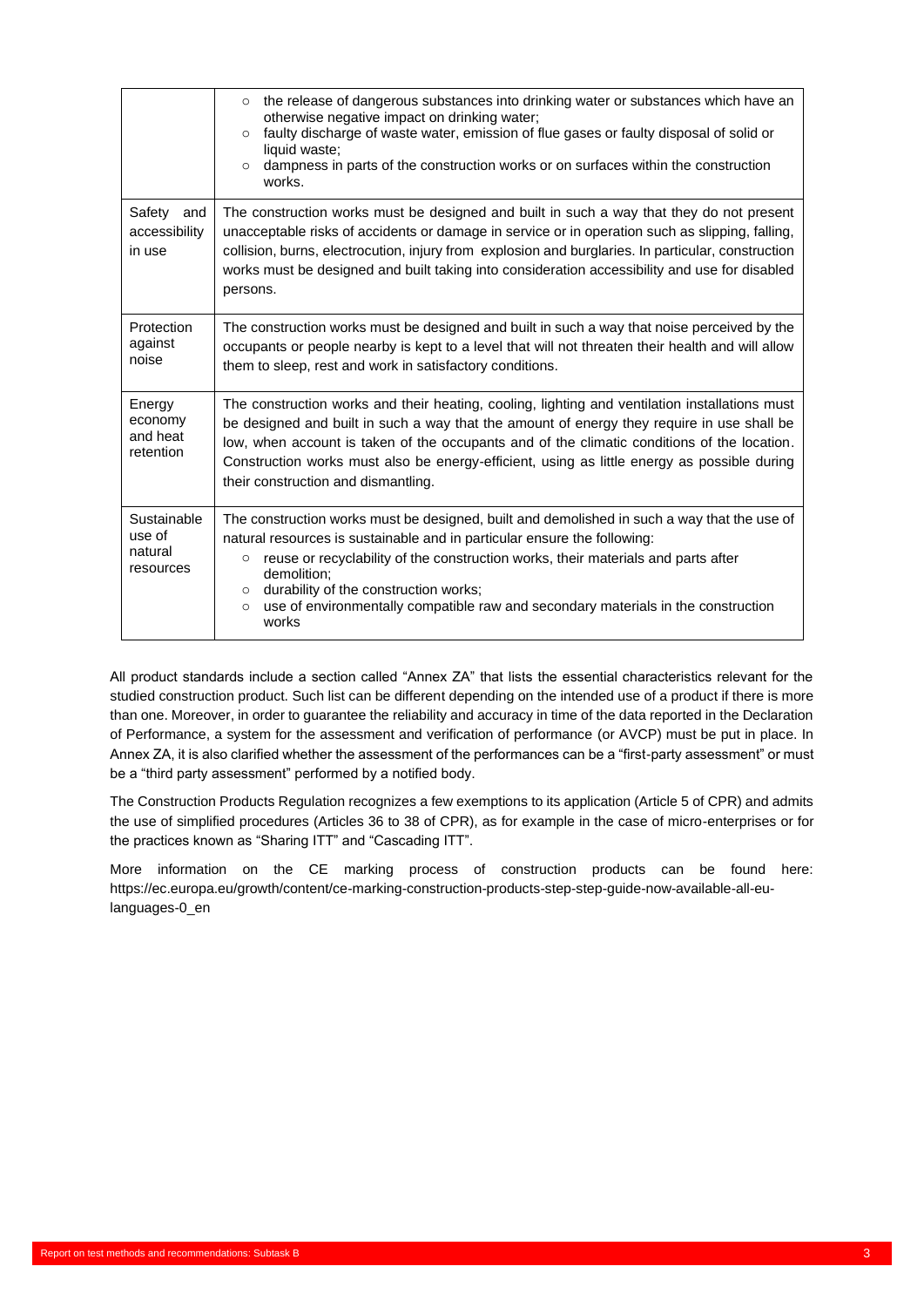### <span id="page-7-0"></span>3.2 Solar Thermal Collectors

#### <span id="page-7-1"></span>ISO 9806

#### **Short description of the standard**

ISO 9806 describes the methods on how solar thermal collectors can be tested regarding their solar thermal performance, their durability and safety. While ISO 9806 does not include labelling, other standards and regulations like EN 12975-1 and the Solar Keymark Label can refer to ISO 9806 and its methods.

#### **Analysis of the standard**

If a manufacturer produces a "family of solar thermal collectors", with many different lengths and widths, it can get a Solar Keymark Label for this collector family. However, regulations in a European country may require that each collector size needs to be tested separately<sup>1</sup>, which is a major barrier for manufacturers of solar building envelopes (SBE) where project specific dimensions are frequent.

Another challenge is that test laboratories are used to measure typical collector dimensions, e.g. 2.1 x 1.1 m<sup>2</sup>. However, SBE elements can be much larger. Of course, it is possible to build an SBE element with the dimensions of a typical solar thermal collector. However, this leads to increased edge losses compared to the large elements. Measurements on solar thermal building envelopes have shown that calculations based on small dimensions significantly underestimate the performance of large elements.

A similar challenge occurs with the mechanical tests for wind and snow loads. Test facilities typically measure horizontal samples, although the original mounting position is required by the standard. There are SBE that behave differently whether they are vertical or horizontal. In that case, appropriate test facilities are needed which may not be available yet.

The above mentioned standards and regulations were developed for solar thermal collectors to be added to the building envelope with rear-ventilation. Therefore, the equations for the solar thermal performance include the temperatures of the fluid and of the ambient, but not of the building interior. Building-integrated solar thermal (BIST) elements typically exchange heat with the building interior, loosing then less heat in this way than rear-ventilated solar thermal flat-plate collectors. When the equations of typical solar thermal collectors are used for BIST, the solar thermal performance is typically underestimated.

Building construction processes require the calculation of the heating demand of the building. For BIST elements, there is no standard to quantify the heat exchange with the building as a basis to calculate the heating demand. This prevents BIST technologies to profit from energy savings incentives. Regulations should be developed to account for these benefits [1].

Finally, BIST technologies can be installed in countless configurations where, especially the thermal resistance between the solar thermal absorber and the building interior varies. This affects the solar thermal performance as well as the heat exchange with the building interior. Standards and regulations need to develop methods in order to easily predict the performances of BIST installations based on as few measurements as possible.

<sup>1</sup> Investigated during early 2016.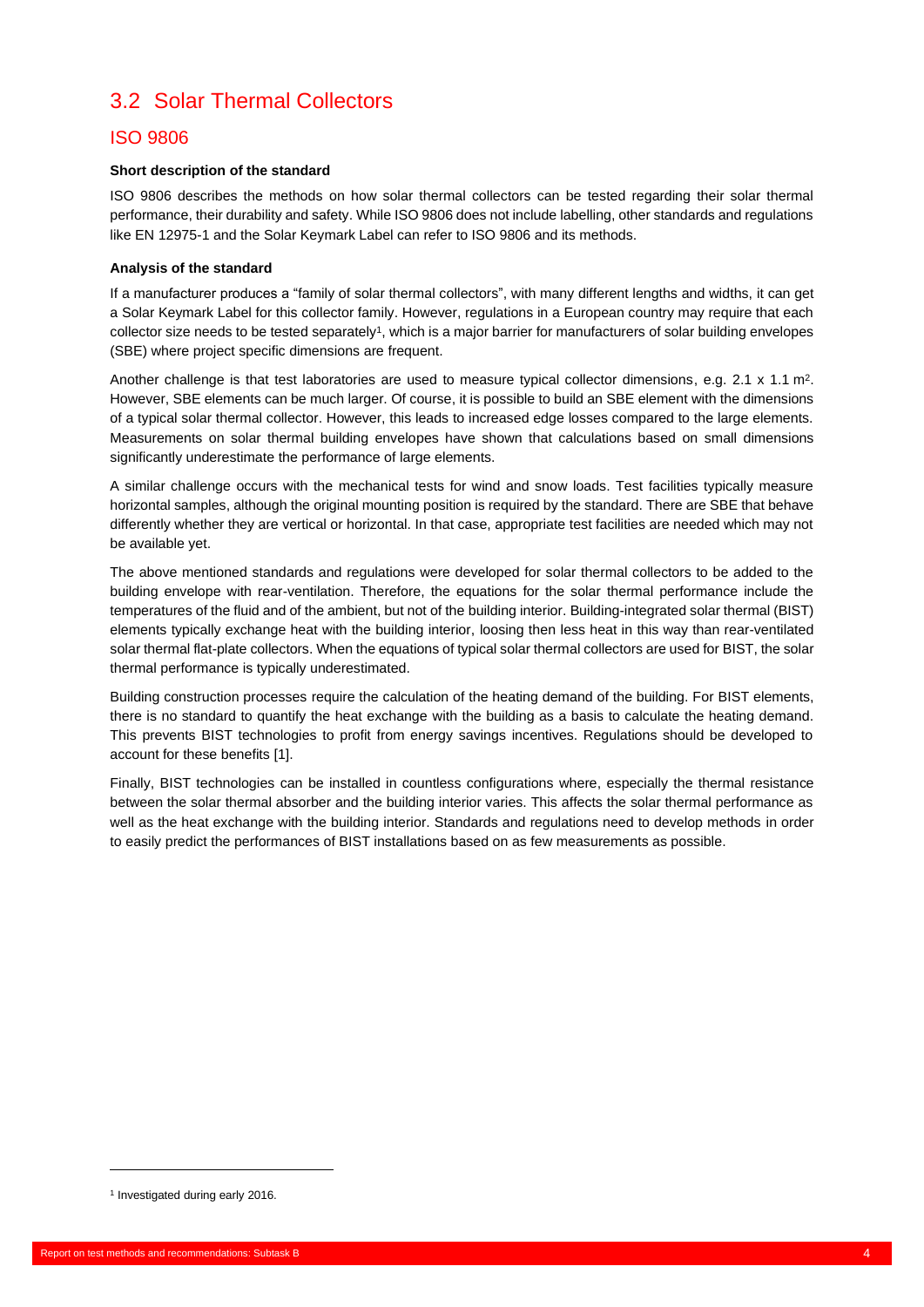### <span id="page-8-0"></span>3.3 Photovoltaics

#### <span id="page-8-1"></span>EN 50583 and international draft IEC 63092

#### **Short description of the standard**

The aim of the new European and international BIPV standards is to provide an overview of the various other standards and requirements from different sectors that must be taken into account when manufacturing BIPV components or when installing BIPV systems on buildings. Both standards are two-part standards with a first part dealing with the module and a second part dealing with the system. They start by providing a typology of installation situations and then listing the other relevant standards from the electrical and construction sector to be respected for the different installation situations. This means that they do not contain very much "own" content. They are in the main part "guidance documents".

#### **Analysis of the standard**

The actual draft of the international standard is based on the valid European standard EN 50583. Relevant prenormative work for the upcoming international standard is done in the IEA PVPS task 15, in subtask C. The international standard will contain additional information such as the dependence of the g-value on solar electricity generation. The rest of this analysis is limited to the valid European Standard EN 50583.

The EN standard specifically addresses the properties of photovoltaic modules that are essential to meet basic building requirements. These are defined for Europe in the European Construction Products Directive CPD 89/106/EEC and the Low Voltage Directive 2006/95/EEC or in CENELEC standards for electrical products. The standard only refers to European or international standards and directives. For use in a specific installation situation on a building (e.g. as a safety barrier), additional national standards (or regulations) may apply in some countries for which no applicable harmonized European standards are (yet) available.

#### <span id="page-8-2"></span>EN 62446

#### **Short description of the standard**

The aim of the standard is to highlight which kind of tests needs to be done in order to document that the installed photovoltaic system work properly on the electrical side. The listed demands for testing and documentation are for photovoltaic systems that are connected to the grid. The idea is that the building owner can refer to the demands in his tender or use the templates, which are also included in the standard, to make sure that the photovoltaic plant is working properly.

#### **Analysis of the standard**

The standard gives a good insight in the electrical aspect of what needs to be monitored when testing the photovoltaics in a plant. If the photovoltaic plant is performing lower than expected, the tests can be used to locate the week spot of a photovoltaic plant (except when the week spot is in the inverter).

When writing a tender, it is normally listed that the contractor should include in his offer a guaranteed performance, as well as an extern consultant, which is in charge of making a certain number of samples of the photovoltaics in the plant. When descripting the demands for the samples, there is a reference to the standard. However, in general, it is in the interest of the contractor that no weak spots, which would result in a lower performance, are reported for the photovoltaic plant.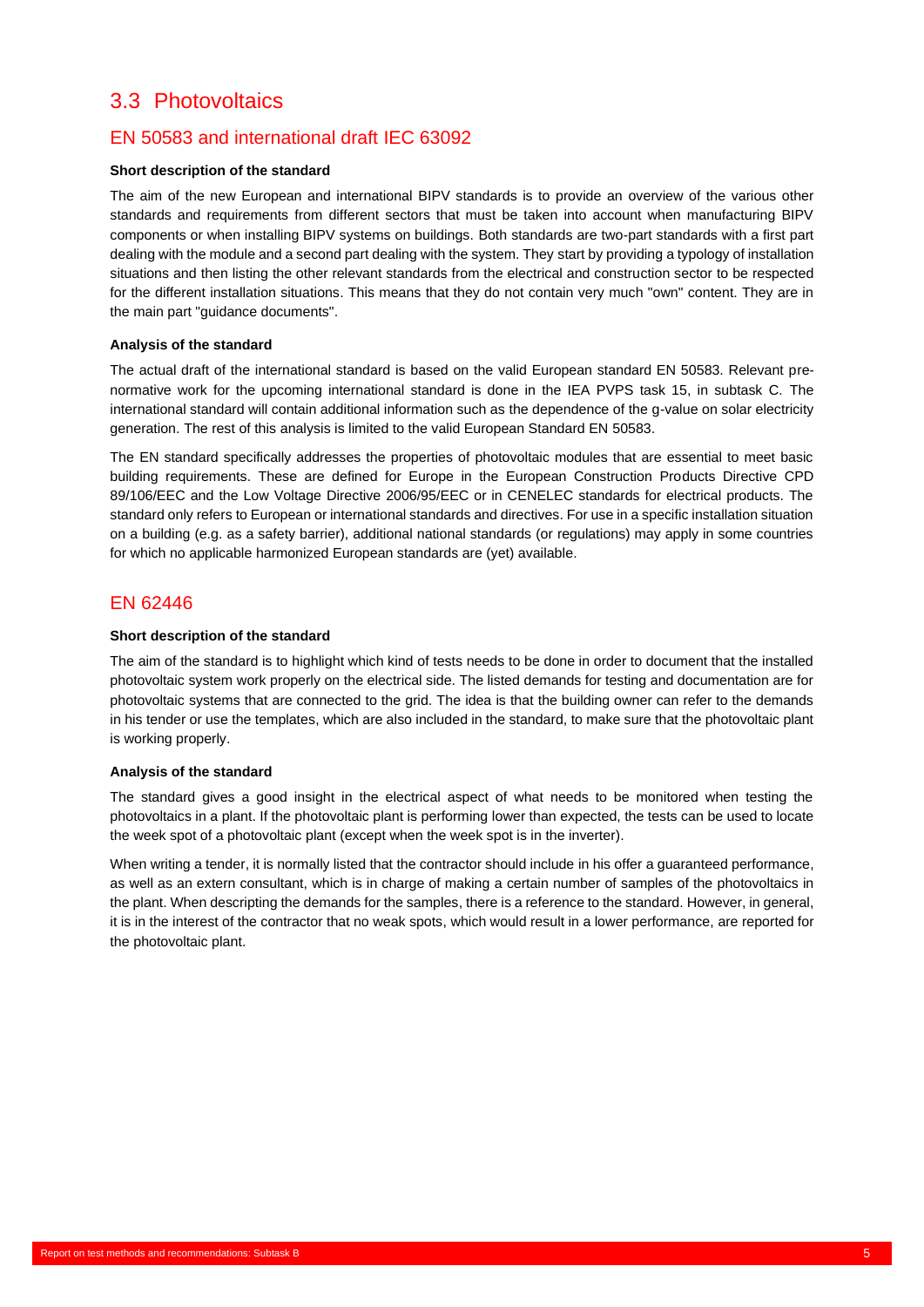### <span id="page-9-0"></span>3.4 Shading devices

#### <span id="page-9-1"></span>EN 14500 and EN 14501

#### **Short description of the standard**

EN 14500 defines test and calculation methods for the determination of the reflection and transmission characteristics to be used to determine the thermal and visual comfort performance classes of external blinds, internal blinds and shutters. It also specifies the method to determine opacity characteristics of dim-out/black-out systems. Products using a significant amount of fluorescent or retro-reflecting materials are outside the scope of this European Standard.

EN 14501 states the properties that shall be taken into account when comparing products. Examples are the Uvalue, the SHGC or g-value, as well as the normal-normal, normal-diffuse and normal-hemispherical transmittance and reflectance. Depending on predefined ranges of these properties, the Standard classifies fenestration components. The following aspects are taken into account:

- for the thermal comfort:
	- o the solar factor (total solar energy transmittance);
	- o the secondary heat transfer factor;
	- o the direct solar transmittance;
- for the visual comfort:
	- o the opacity control;
	- o the night privacy;
	- o the visual contact with the outside;
	- o the glare control;
	- o the daylight utilisation;
	- o the rendering of colours.

#### **Analysis of the standard**

The EN 14500 and EN 14501 standards have recently undergone an exhaustive revision, which at the beginning of 2020 is about to be completed. The test methods reported in EN 14500, which are mainly based on integrated spheres, have been more thoughtfully described to prevent discrepancies among characterization labs. A new experimental method will be proposed for the determination of normal-normal transmittance.

The EN 14501 provides a very simple and effective method to classify and compare products in terms of competing aspects such as daylight, glare protection, view contact with the outside and solar heat gains. The main problem of the standard is that it classifies fenestration products depending on their properties at normal incidence. Like this, angular selective fenestration products are disadvantaged. These products have higher transmittances for lower altitude angles, allowing view contact with the outside, and lower transmittances for higher altitude angles, effectively blocking solar heat gains and glare. This multifunctional performance is not rewarded by the current version of the standard. In the new version, a better classification of the fenestration product can be achieved if manufacturers can prove a lower cut-off angle (the incident angle from which the direct-direct transmittance is negligible). This measure can partially mitigate the problem.

### <span id="page-9-2"></span>3.5 Daylighting

There is ample evidence that provision of daylight in buildings makes a positive difference to occupants [2]. Daylighting has been defined by glazing area relative to room area; daylight factor in a room or sunlight duration for a specific day or season; and unshaded rights access to daylight. Actual daylight inside a room depends on building overhangs, shading and glass transmittance. Satisfaction of the visual comfort of occupants from daylight is represented by illuminance on a work-plane or by daylight factor. Standards involving daylight usually seek to define (i) design illuminance that enable people to perform visual tasks efficiently and accurately, (ii) conditions that ensure windows do not cause visual or thermal discomfort, or loss of privacy and (iii) energy savings by using daylight. As the magnitude and timing of the daylight provided by cloudy sky is stochastic, a standard cannot provide daylight illuminance at a given place and time; rather, from long-time data, the illuminance at a particular time and place will have a probability of lying within specific limits.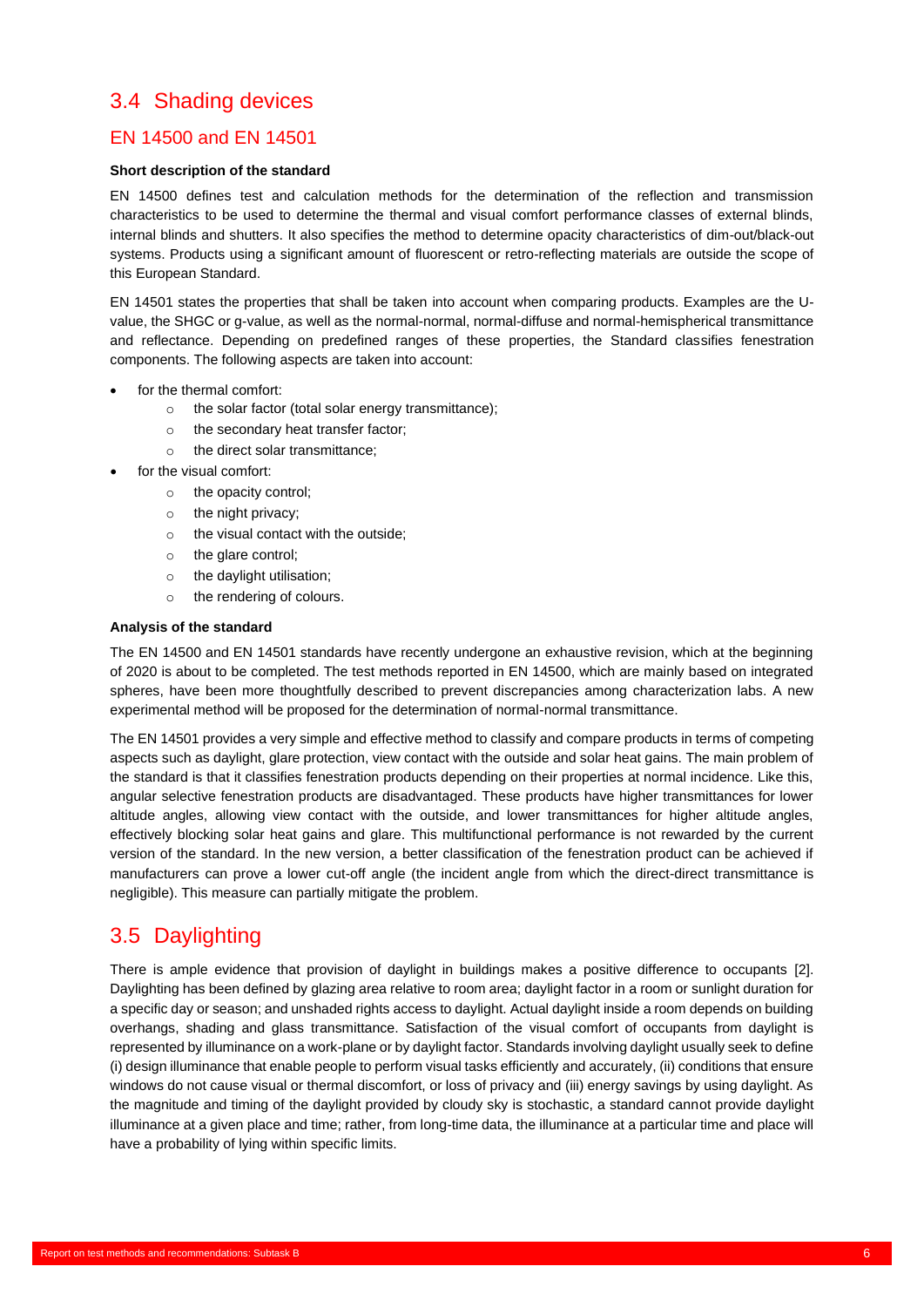#### <span id="page-10-0"></span>EN 17037

#### **Short description of the standard**

The European standard EN 17037 "Daylight in buildings" describes criteria and calculation methods for the assessment of daylight in interior spaces.

The standard EN 17037 covers four main aspects of indoor lighting by natural light:

• Daylight provision:

According to the standard, adequate daylighting in a room can be considered if target illuminance levels and minimum illuminance levels are achieved across a fraction of the reference plane and across the overall reference plane, respectively. This should be true for at least half of the day lit hours. The calculation of the daylight provision is suggested using target daylight factors or using annual calculations based on climate data sets.

• Assessment of view out:

Occupants of a space should be able to visually connect to the outside of a building. For the assessment of the view out the standard defines three distinct layers: (i) sky, (ii) landscape, and (iii) ground. The quality of the view then depends on the geometry, i.e. area and view angle of the openings, the information in the view, and the outside distance of view.

• Exposure to sunlight:

Exposure to sunlight is seen as a quality criterion for daylighting and should be available in at least one habitable space in dwellings. The evaluation is done for a given reference day where reference points should receive direct sunlight for a predefined number of hours.

Protection from glare:

Bright areas and high luminance can lead to visual discomfort and glare sensations which have to be avoided. The standard suggests using shading devices in any space with daylight openings and avoiding direct views to the sun or sun reflections. The Daylight Glare Probability (DGP) is suggested as criterion to assess potential glare for vertical or inclined windows.

#### **Analysis of the standard**

The EN 17037 provides suggestions for the evaluation of four main daylighting criteria "daylight provision", "view out", "sunlight exposure" and "glare protection". It is a first Europe-wide attempt to harmonize criteria and regulation for daylight in buildings.

Recommendations for target values and thresholds are given in Annex A of the standard, which is only of informative nature. The same is true for the calculation and verification methods which are specified in Annex B (daylight provision), Annex C (view out), Annex D (exposure to sunlight), and Annex E (glare protection). This might lead to uncertainties and wrong interpretations in the application of the standard in the practical work.

The recommendations provided in Annex A are all given for three levels: minimum, medium and high. This allows for efficient application of the standard for different settings and project requirements.

For all four aspects of daylighting, different methods (simplified – advanced or software – manual) for evaluation or verification are provided. This leads to the undesirable situation that the evaluation of same space can lead to different results and to different classifications of the lighting situation.

SBEs are only affected by this standard if they transmit light and thus contribute to indoor daylighting. As part of the transparent façade they are then required to perform within the area of conflict between daylight provision, glare and sun protection, and visual contact to the exterior. For new SBEs the standard provides a basic framework of daylighting related topics to be considered from the beginning of their development.

#### <span id="page-10-1"></span>ISO 10916

#### **Short description of the standard**

The standard contents the calculation methodology for the monthly and annual amount of usable daylight for nonresidential buildings. This determines together with the characteristic values of the electric lighting systems the final energy demand for lighting. Several façade relating factors are considered in the methodology.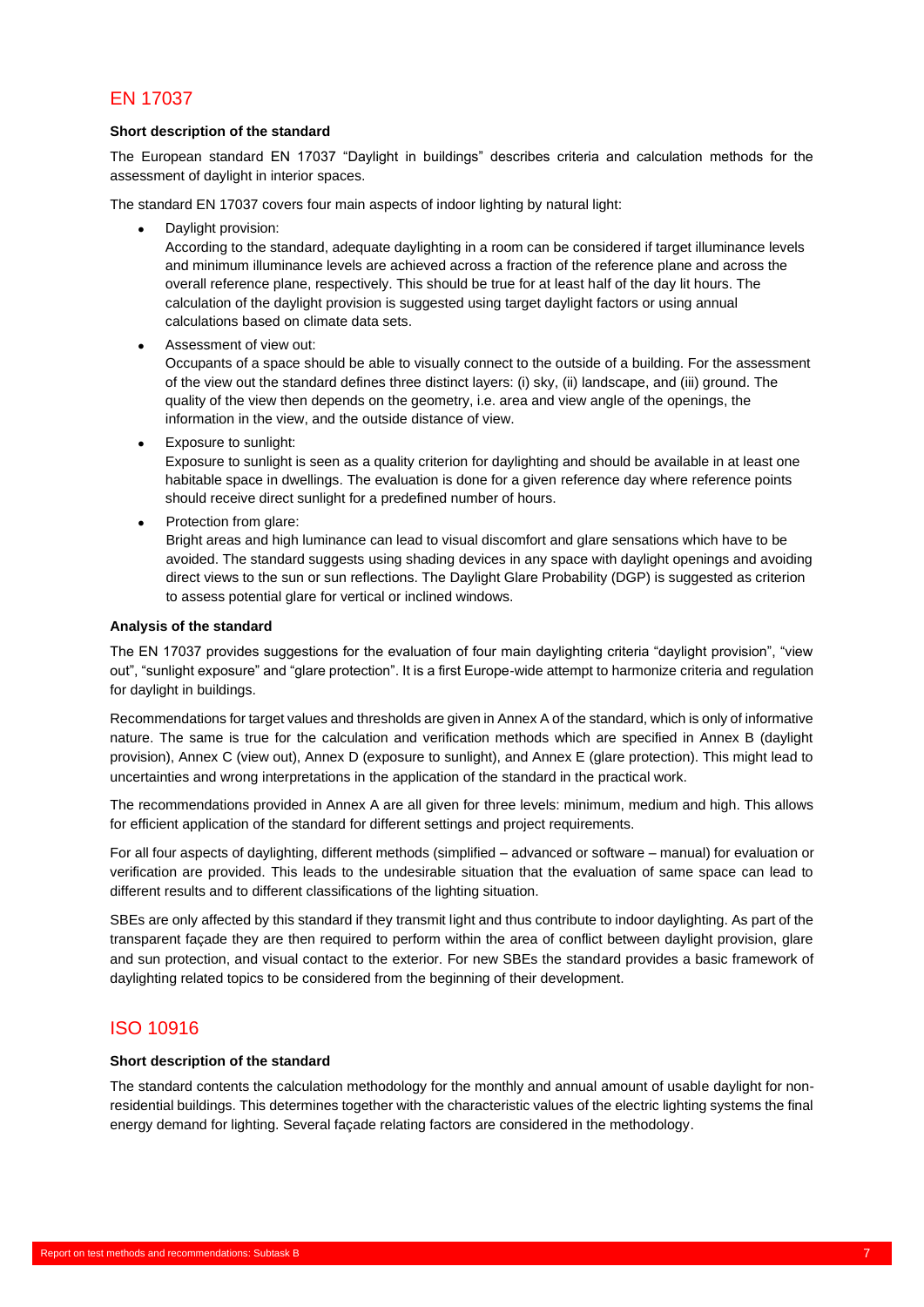#### **Analysis of the standard**

The structure (dimensions and materials) of the façade has an impact on the amount of usable daylight in nonresidential buildings.

For the calculation according to ISO 10916, the area of the building is divided into a daylight-lit area and an area which is not illuminated by daylight. This has finally an influence on the area that has to be illuminated only by electric and therewith the energy consumption of the building. The share of the two areas is depending on the size and the position of the window.

The daylight supply of the daylight-lit area varies with the obstruction index, which contents among others the influence of overhang and side shading. Constructions like glazed double facades are also taken into account. As further influencing factors the daylight supply is also depending on the transmittance of glazing and the type of sun shading (like glare protection only or light-guiding systems).

Future SBEs could content technical devices that lead to overhang and side shading (like non vertical PV) or include special glazing that reduce the transparency of the façade. So the installation of new SBEs can reduce the daylight supply, which increases the energy consumption for electric light. With the knowledge of the characteristic values (e.g. transmission) and the dimensions of the SBE, the ISO10916 can be applied to current and probably also to future SBEs.

#### <span id="page-11-0"></span>DIN 5034-1

#### **Short description of the standard**

The German DIN 5034-1 "Daylight in interiors – Part 1: General requirements" deals with the daylight requirements for interiors. The aim is to guarantee sufficient brightness impression of daylight and view to the outside for working areas. Therefore several requirements for daylight openings and planning instructions are given.

#### **Analysis of the standard**

For sufficient daylight supply in the interior, daylight openings in the façade are in most cases mandatory. The DIN 5034-1 provides requirements for daylight openings which, to a certain extent, lead to some limitations for SBEs.

In order to provide a sufficient view to the outside rooms should be equipped with transparent, distortion-free and as far as possible colour-neutral glazed windows.

Because of the big influence of the window size on the daylight supply of the interior, the DIN 5034-1 gives minimum dimensions for daylight openings. Minimum width, height and share of the transparent part of the window are determined. The position of the window also influences the view to the outside and the daylight supply and is therefore given in the standard. To guarantee a sufficient daylight supply a minimum daylight factor is also required.

As a protection against glare, blinds or other systems have to be installed. Individually adjustable systems are recommended.

SBEs have to fit to the current standards. In case of DIN 5034-1 that means that the position of the SBE and the share of the façade that could be equipped are restricted in order to maintain a sufficient daylight supply. The need of glare protection has to be taken into account.

#### <span id="page-11-1"></span>ASR A3.4 (German technical workplace regulation)

#### **Short description of the regulation**

The aim of German technical workplace regulation ASR A3.4 is to provide healthy conditions at the workplace. For different activities the necessary lighting conditions for working on visual tasks are determined. The regulation deals with daylight and electric light.

#### **Analysis of the regulation**

According to the regulation daylight has a positive effect on the well-being of occupants. Because of that a minimum daylight factor and a minimum ratio between transparent parts of windows /skylights and floor is given. Additionally the glazing that is used for the façade should lead to changes in the colour impression that are as small as possible. The regulation also requires glare reduction with blinds or other solutions.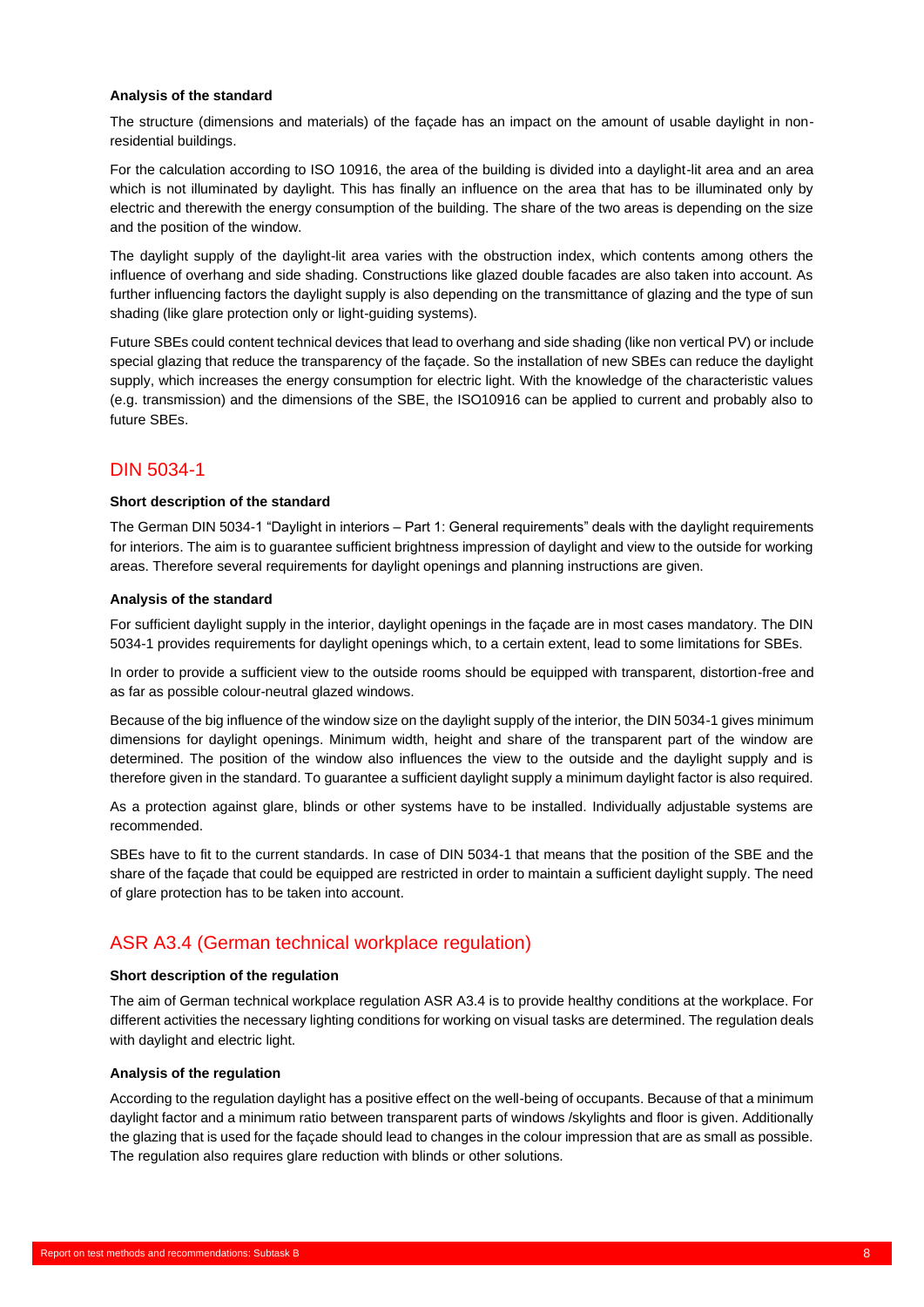Regarding new SBE technology the ASR A3.4 (similar to the DIN 5034-1) restricts the size of systems and ensures that a sufficient glare protection is installed.

#### <span id="page-12-0"></span>IES LM-83-12

#### **Short description of the standard**

The standard IES LM-83-12 "Approved Method: IES Spatial Daylight Autonomy (sDA) and Annual Sunlight Exposure (ASE)" describes two metrics and corresponding calculation methods for the assessment of day lit buildings.

• Spatial Daylight Autonomy (sDA):

The sDA is a metric to evaluate the daylight sufficiency in spaces. It is defined as percentage of analysis area on which a minimum illuminance level from daylight is achieved for a predefined percentage of working hours. If available, blinds or shades should be included in the evaluation. 300lx on horizontal surfaces and 50% of the working hours from 8am to 6pm are provided as the standard thresholds for the analysis. The standard further gives recommended sDA performance criteria with "preferred daylight sufficiency" for sDA $_{300\text{k/}50\%}$  ≥ 75% and "nominally accepted daylight sufficiency" for sDA $300 \times 50$ % ≥ 55%.

• Annual Sunlight Exposure (ASE):

The ASE is a metric to evaluate the potential for visual discomfort in spaces. It is defined as percentage of analysis area on which a predefined illuminance level from direct sun is exceeded for a predefined number of working hours. Possible blinds or shades are not included in this evaluation. 1000lx of direct sunlight and 250 working hours between 8am to 6pm are provided as the standard thresholds for the analysis. The standard only recommends that "a smaller sunlit area specified by the ASE calculation is understood to be preferable and progressively larger areas are more worrisome". In the discussion the thresholds for "unsatisfactory visual comfort" (ASE > 10%), "neutral / nominally acceptable" (ASE < 7%) and "clearly acceptable" (ASE < 3%) are mentioned.

#### **Analysis of the standard**

The standard IES LM-83-12 defines metrics to evaluate two main aspects of the daylighting performance of buildings. Both methods are based on annual evaluations (i.e. simulations) using climate data for the investigated location. With this, the methods account for local climatic conditions as well as building or façade orientations.

A main advantage of the metrics sDA and ASE is their common basis of horizontal work plane illuminances. These values can efficiently and accurately be calculated by today's lighting simulation software systems.

The ASE is used to evaluate the potential for visual discomfort. Using a metric based on horizontal illuminance values can only be a rough estimation of lighting effects that are caused by luminance in the field of view as seen from the – usually vertical – receiving surface mimicking the human eye.

The LEED v.4 certification scheme has adopted the sDA and ASE metrics as calculation options to perform the assessment of daylight in buildings. As the LEED certification scheme is applied worldwide, the IEA LM-83-12 standard is of international relevance.

As daylight related standard, the IES-LM-83-12 is only relevant for light transmitting SBEs. To perform well with respect to the standard, SBE systems should be able to provide enough daylight while simultaneously restricting the direct sun penetration. This is a major challenge for the development of new SBEs.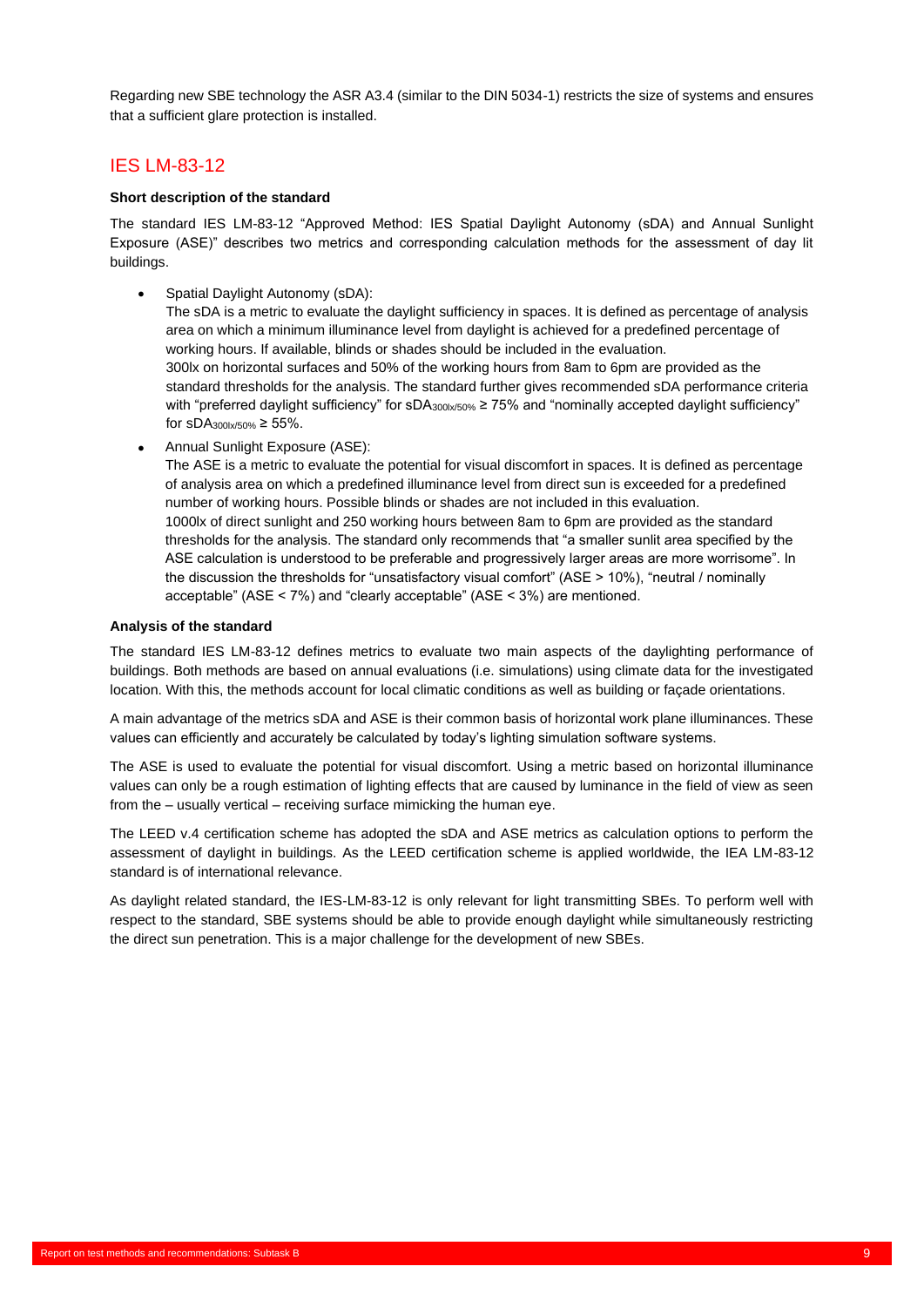### <span id="page-13-0"></span>3.6 Ventilation

#### <span id="page-13-1"></span>EN 13141-7

#### **Short description of the standard**

This standard, with the title "Ventilation for buildings - Performance testing of components/products for residential ventilation - part 7: Performance testing of a mechanical supply and exhaust ventilation units (including heat recovery) for mechanical ventilation systems intended for single family dwellings" describes the requirements for the performance testing of mechanical ventilation units.

#### **Analysis of the standard**

The standard defines requirements for the testing of mechanical ventilation units regarding:

- aerodynamic characteristics: leakages, air flow/pressure curve
- thermal characteristics: temperature and humidity ratios on the supply air side (obligation) and on the exhaust air side after the heat exchanger (option)
- acoustic characteristics: noise radiated through the casing of the unit, sound power level in duct connections
- electric power input

Regarding the aerodynamic, acoustic and electric characteristics, there are no obvious problems.

However, the operating conditions for the test of the thermal characteristics determine that the ambient temperature of the unit has to be the same as the extract air temperature  $(\pm 1K)$  - if the ventilation unit is situated in the facade this requirement is not fulfilled in real conditions. Nevertheless, the test of the façade integrated ventilation unit can be done according to EN 13141-7, with the hint that the achieved test results can be different from the results under real operation conditions. If the ventilation in the SBE is much colder or warmer than the exhaust air, then the efficiency of the heat recovery changes accordingly and different from the performance calculated based on the EN 13141-7 tests.

### <span id="page-13-2"></span>3.7 Heat Pumps

#### <span id="page-13-3"></span>EN 14511-2

This European Standard, with the title "Air conditioners, liquid chilling packages and heat pumps with electrically driven compressors for space heating and cooling - part 2: test conditions", specifies the test conditions for the rating of air conditioners, liquid chilling packages and heat pumps, using either air, water or brine as heat transfer media, with electrically driven compressors when used for space heating and/or cooling. It also specifies the conditions for which performance data shall be declared for single duct and double duct units for compliance to the Ecodesign Regulation 206/2012 and Energy Labelling Regulation 626/2011.

Depending on the installation site of the heat pump the performance test has to be conducted according to defined ambient conditions.

The ambient test conditions for heat pumps, which are designed to be situated inside the building, define the drybulb temperature as measured variable with inlet temperatures between 15°C and 30°C.

Exceptions are water/air- and soil/air heat pumps without ports for air inlet and outlet as well as air/air heat pumps without ports on the outside air inlet and outlet. In these cases also the wet-bulb temperature is a measured variable and the inlet temperatures have to be as in the standard defined.

The ambient test conditions for heat pumps, which are designed to be situated outside the building, define the drybulb temperature as measured variable with values between 15°C and 30°C for water/water- and soil/water heat pumps operating in cooling mode and between 0°C and 7°C if the heat pump is operating in heating mode.

For air/water units, water/air- and soil/air heat pumps without a port for the air inlet and air/air units with ports on the inside air inlet and air outlet the wet-bulb temperature is an additional measured variable and the tested inlet temperatures depending on the system and defined in the standard.

Furthermore the European Standard EN 14511-2 defines the rating conditions for the different designs and the different types (air/air, water/air, soil/air, water/water, soil/water etc.).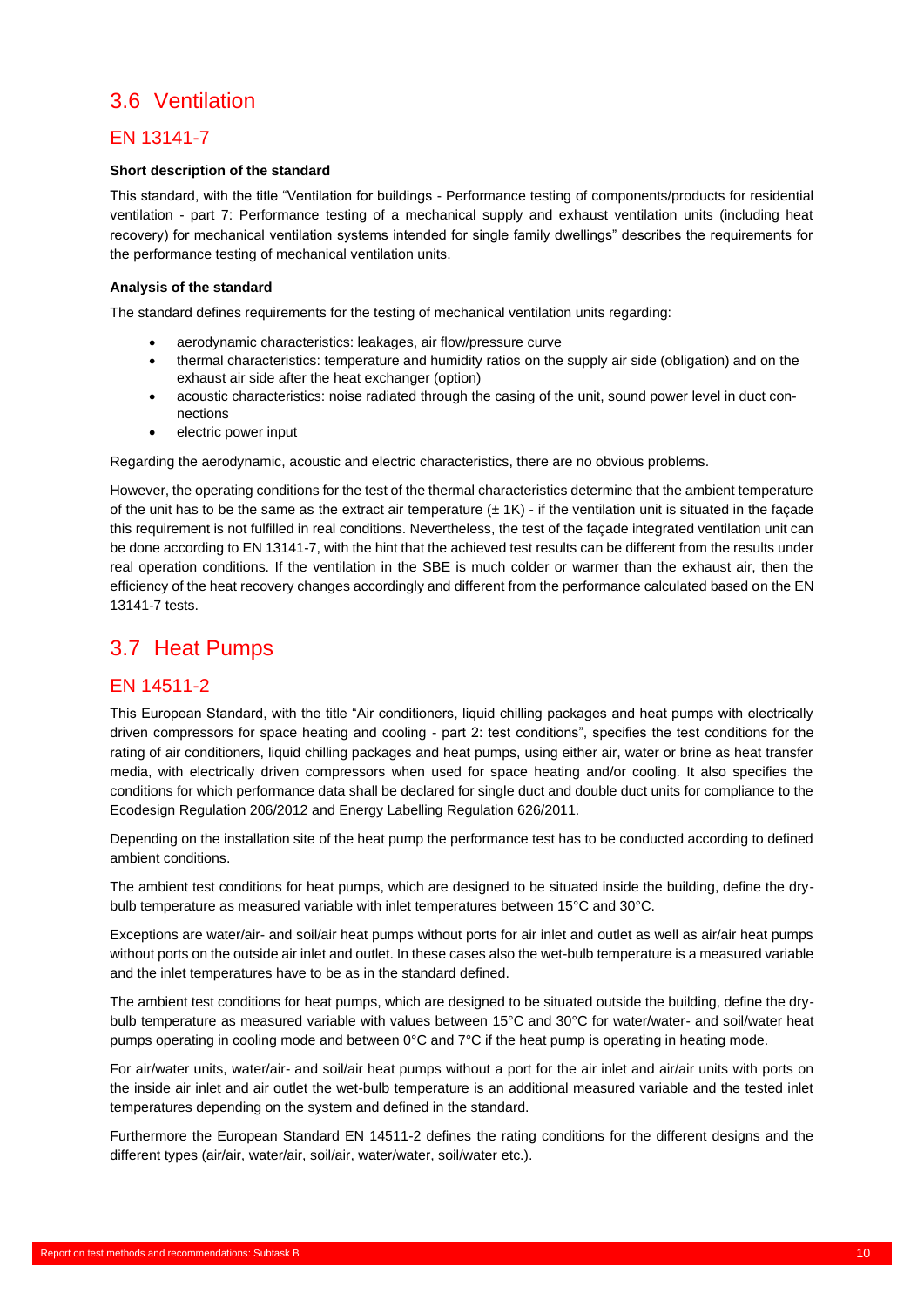The test conditions for the rating of air conditioners, liquid chilling packages and heat pumps include therefore the ambient conditions depending of the installation site and the rating conditions, which are defined depending on the design and type of the unit.

#### <span id="page-14-0"></span>EN 16147

#### **Short description of the standard**

Performance test of boiler heat pumps are made in accordance with EN 16147 "Heat pumps with electrically driven compressors ― Testing and requirements for marking of domestic hot water units".

It includes the determination of the following characteristics:

- heating up time, th
- coefficient of performance (COPDHW),
- standby power input, Pes
- reference hot water temperature, θ'WH
- maximum quantity of usable hot water, Vm

Heat pumps used to generate hot water will be measured to determine the COP based on the following test sequences:

- A: heating up period
- B: stand by losses
- C: Determination of the COP for a given tapping cycle
- D: Determination of the reference hot water temperature and the maximum quantity of usable hot water
- E: Determination of the applicable temperature range
- F: security tests

Performance testing shall be performed for one of 5 tapping cycles (S, M, L, XL, XXL) and the test conditions given in the table in the standard.

The coefficient of performance (COP) is determined by one of the following air temperatures. The following requirement apply for energy labelling:

- Indoor Air temperature 15°C: COP ≥ 2.9
- Outdoor Air temperature 7°C: COP ≥ 2.9
- Exhaust Air temperature 20°C: COP ≥ 3.2

Temperature of cold water is 10 °C. Warm water volume flow is 4 or 10 l/min, depending on the tapping type. An air source heat pump is operating in a transient regime due to defrosting.



*Figure 1. Identifying the store type according to the DEAP Heat Pump Methodology<sup>2</sup> .*

<sup>2</sup> https://www.seai.ie/resources/publications/Heat\_Pump\_Guidance\_2016.pdf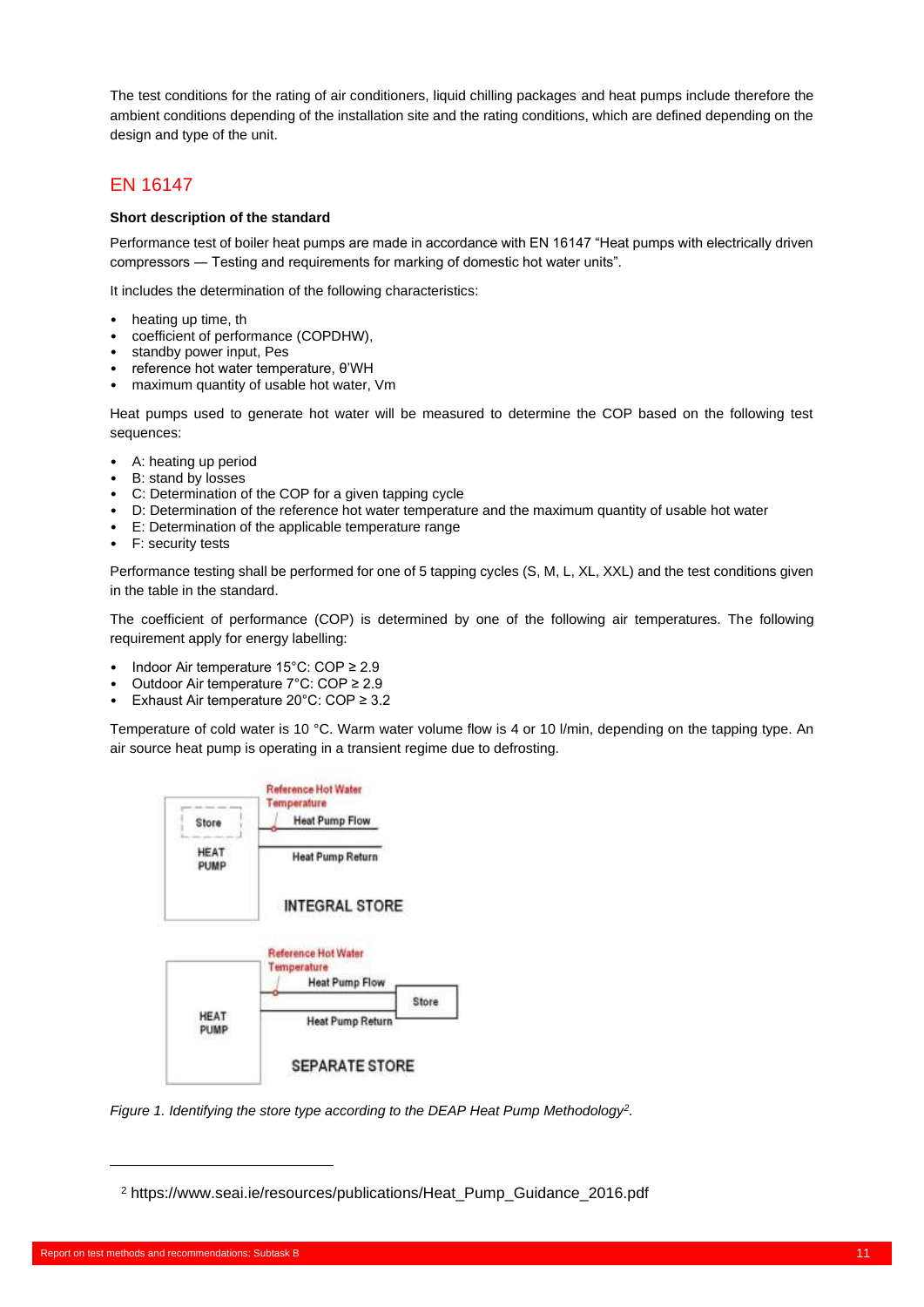Storage losses are determined at an ambient temperature of 20 °C in case of ambient air heat pumps (7 °C source temperature) or extract air heat pumps (and 15 °C for indoor air heat pump (source temperature 15 °C).

#### **Analysis of the standard**

Heat pumps, executed as compact heat pumps, can be located inside or outside the building. Depending on the requirements of the user, one or the other installation can be more suitable. In both cases the entire heat pump (including evaporator and condenser) is located inside or outside. Most manufacturers offer both types.

In contrast to that, heat pumps can also be designed as split units, where only the evaporator is located outside. The cooling circuit then goes from the evaporator to the condenser unit, which is located inside the building.

In case of a façade integrated outdoor unit it might be combined with fresh air supply for the mechanical ventilation with heat recovery and exhaust air, which could serve as a further source for the evaporator.

For the condenser of the boiler heat pump, different hydraulic configurations exist:

- external mantel (around the cylindrical store)
- internal mantel (inside a cylindrical or cuboid shaped store)
- external plate with additional circulation pump (for all types of store design)

The following limits or obstacles could appear for SBE with integrated heat pumps and with regard to EN 16147 and EN 14511-2:

- If the outdoor unit of a split type heat pump is integrated into the façade, the EN 16147 and the EN 14511-2 apply without limit.
- If the DHW or buffer storage of the boiler HP is integrated in the façade, the "ambient temperature" of the storage is not homogeneous, but influenced by the temperatures of the exterior and of the interior of the building and the insulation between the storage and the exterior and the interior of the building.
- A hot water recovery system is not considered in EN 16147.
- Combined ambient and exhaust air as source for the evaporator is not considered in the standard.

### <span id="page-15-0"></span>3.8 Fire safety

EN 13501-1 and -5 are important standards regarding fire safety. They refer to EN 13823, ISO 11925-2, ISO 1182 and ISO 1716. Therefore, these standards are presented and analysed first, followed by an analysis of EN 13501- 1 and -5. However, it is important to keep in mind that many fire regulations may refer to EN 13823, ISO 11925-2, ISO 1182 and ISO 1716 in a different way than EN 13501-1, and -5 and that there are many other standards for fire safety which cannot be analysed by this report and which are nevertheless relevant for solar building envelopes.

#### <span id="page-15-1"></span>EN 13823

#### **Short description of the standard**

The standard is titled "The Reaction to Fire Tests for Building Products", it specifies the fire test method and the test facility arrangements to be applied to building construction products excluding floorings when they are exposed to a thermal attack by a single burning item (SBI).

#### **Analysis of the standard**

The standard requires a typical test specimen to be a corner piece of two wings. The long wing is 1000 mm wide and 1500 mm high and the short wing is 495 mm wide and 1500 mm high. Both have a maximum thickness of 200 mm.

Compared to the version of 2002, the version of 2010 includes that for facade elements that are larger than this sample size, the sample should be cut to that the original sample corners are close to the burner. There are also rules how to place joints and facade elements which are not flat. Therefore, only thinner SBE elements can be measured according to this standard.

The only difficulty may be large SBE which have a different fire behaviour when they are cut. It is also not clear whether the cut cross section is allowed to be sealed reasonably. This is especially important for SBE elements like tall BIST collectors which fire properties are expected to change with an open compared to a closed cut at the top.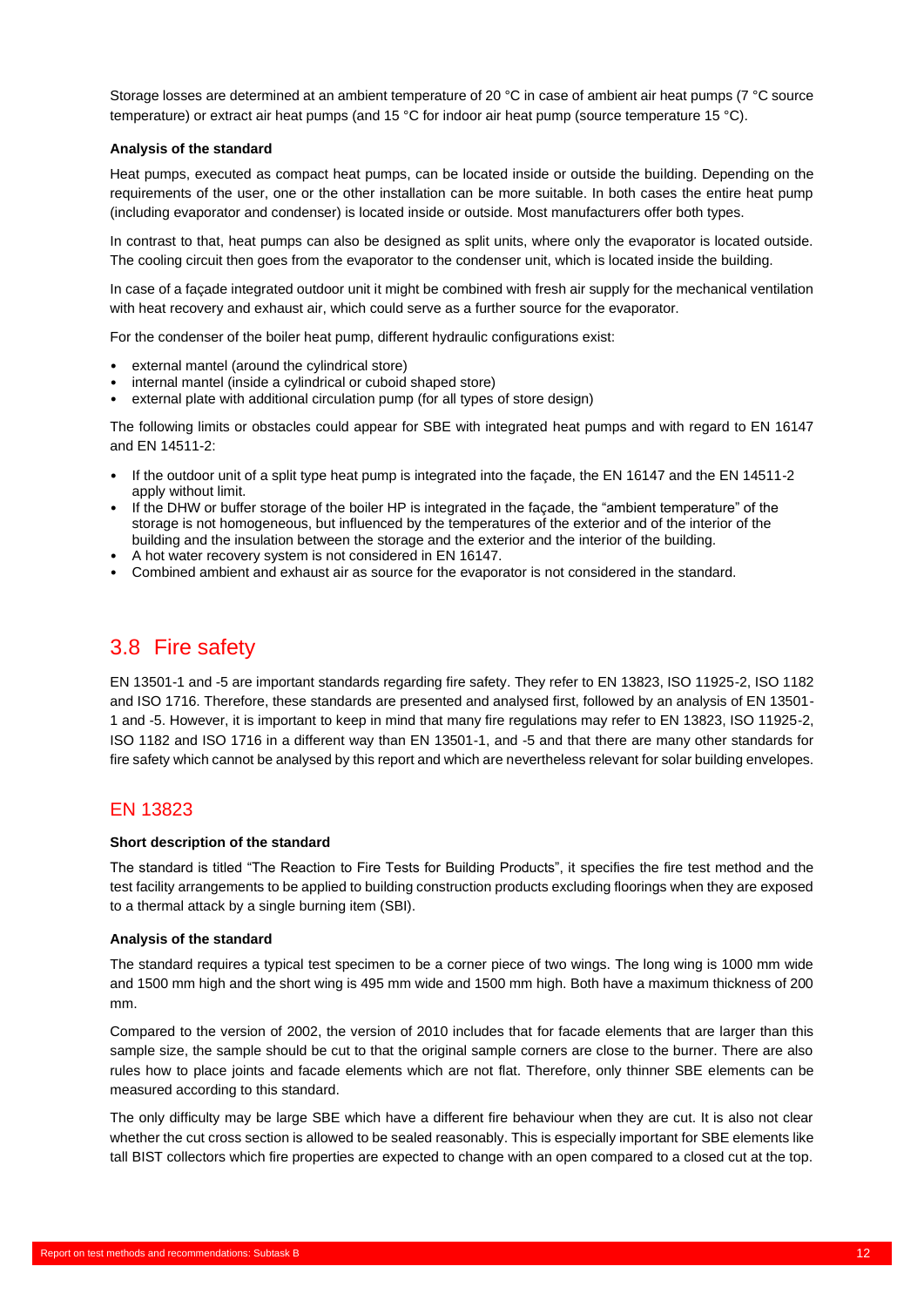### <span id="page-16-0"></span>ISO 11925-2

#### **Short description of the standard**

The standard is titled "Reaction to Fire Tests – Ignitability of building products subjected to direct impingement of flame". The standard specifics the fire test method to determine the ignitability of building products by direct small flame impingement under zero impressed irradiance using specimens tested in the vertical orientation.

#### **Analysis of the standard**

Most SBE elements need to be cut to fit the sample size. If an SBE element is thicker than 120 mm, only the 60 mm facing the exterior and the 60 mm facing the interior will be part of this test.

SBE elements which use not-ignitable layers within these 60 + 60 mm will reach good results. SBE elements which use ignitable layers within the sample size but covered edges can be tested according to this standard. The local regulations should use the result with the covered edges for their permissions and not the unrealistic result without covered edges.

If the covered edges have a width of more than 45 mm, then they cannot be placed in the sample width of 90 mm and cannot be tested according to this standard.

For SBE elements which have a frame with a depth of more than 120 mm, it is not defined how to build the frame for the testing.

#### <span id="page-16-1"></span>ISO 1182

#### **Short description of the standard**

The standard is titled "Reaction to Fire Tests for building and transport products – Non-combustibility test". The standard specifies a method of test for determining the non-combustibility performance, under specified conditions, of homogeneous products and substantial components of non-homogeneous products.

#### **Analysis of the standard**

The standard requires a specimen to fit in the specimen holder of size. Non-homogeneous products cannot be tested according to ISO 1182, only homogeneous materials and substantial components of non-homogenous products. A substantial component has a mass/unit area > 1 kg/m<sup>2</sup> or a thickness  $\geq 1$  mm. The specimen may be solid, fray out or be a liquid-applied material like an adhesive. The standard defines no procedures for liquid materials.

Some SBE contain more than 1 kg/m<sup>2</sup> of liquid. Therefore not all of their materials can be tested. Even SBE with less than 1 kg/m<sup>2</sup> of liquids often involve tubes with liquids which are thicker than 1 mm. Even for heat-pipes with very little fluid within a closed pipe, the fluid could be considered as thicker than 1 mm. Therefore, there is a substantial risk that SBE cannot be fully measured according to ISO 1182.

Even if a procedure to measure fluids would be added, SBE may reach a very low fire safety class although their burnable fluids may be well-protected from fire.

#### <span id="page-16-2"></span>ISO 1716

#### **Short description of the standard**

The standard is titled "Reaction to Fire Tests for products – Determination of gross heat of combustion (calorific value). The standard specifies a method for the determination of the gross heat of combustion (*Q<sub>PCS</sub>*) of products at constant volume in a bomb calorimeter.

In this test, a test specimen of specified mass is burned under standardized conditions, at constant volume, in an atmosphere of oxygen, in a bomb calorimeter calibrated by combustion of certified benzoic acid. The heat of combustion determined under these conditions is calculated based on the observed temperature rise, taking account of heat loss and the latent heat of vaporization of water. This is a test method for determining an absolute value of the heat of combustion for a product and it does not consider any inherent variability of the product.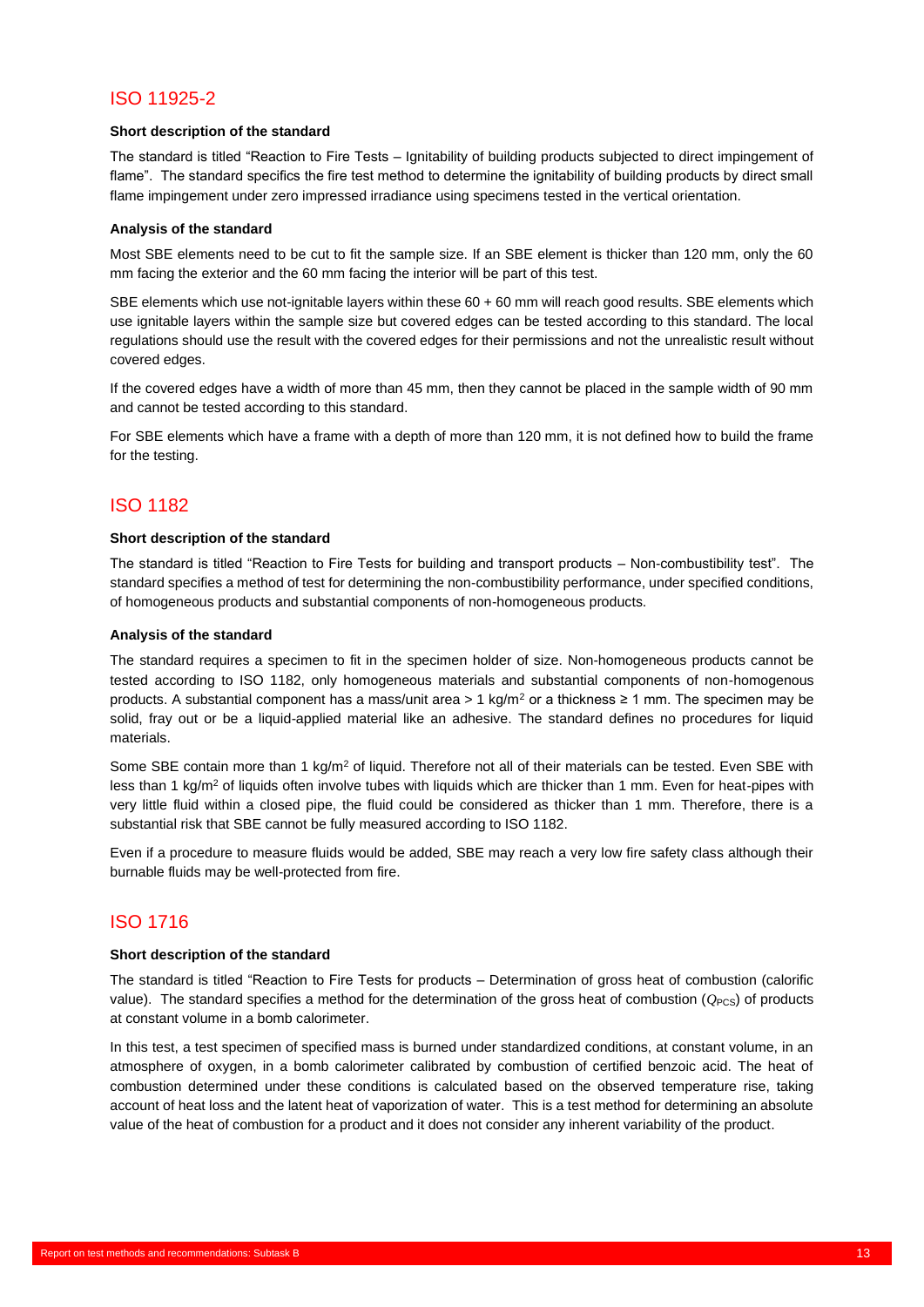#### **Analysis of the standard**

SBE are often made of several materials. ISO 1716 provides a way to determine the gross heat of combustion for non-homogeneous products. However, the standard discusses only non-homogeneous products which consist of layers of materials.

The standard does not specify a minimum thickness or weight per area for a material. This can be a barrier for SBE that consists of a large number of materials, because the tests are then very expensive. The standard does not define whether for example a coated glass pane needs separate tests for the glass and the materials of its coating.

The resulting value for the gross heat of combustion can be very high when burnable materials are used in a SBE component. The calculation method does not reflect whether the burnable material is well-protected from fire.

#### <span id="page-17-0"></span>EN 13501-1

#### **Short description of the standard**

The standard provides the fire classification of construction products and building elements using data from reaction to fire tests. It includes classes of reaction to fire performance for construction products, floorings and linear pipe thermal insulation products (maximum outer insulation diameter of 300 mm and not intended for use with cylindrical ducts).

Under the EN13501-1 standard, a fire classification is obtained by performing tests or extended application processes predicting test results for a variation of a product property and, in both cases, considered in relation to the end use application. A product needs then to be prepared, conditioned, possibly mounted, positioned and oriented in relevance to the relevant test method and the intended use of application. The five test methods used for classifications are: 1) Non-combustibility test (EN ISO 1182) to identify products non-significantly contributing to fire (class A1 and A2) , 2) Heat of combustion test (EN ISO 1716) determining the total heat release of a product completely burning (relevant to class A1 and A2), 3) Single burning item test (EN 13823) evaluating the potential contribution to the development of a fire by a non-flooring product with a fire located in a room corner near that product (mostly relevant for classes A2 to D), 4) Ignitability test (EN ISO 11925-2) evaluating the ignitability of a product under exposure to a small flame (relevant for class B to E) and 5) Determination of the burning behaviour of floorings, using a radiant heat source (EN ISO 9239-1) (relevant to flooring class A2 to D). A classification is obtained by calculating the mean value of continuous parameters, such as temperature rise, mass loss, fire growth rate index, and smoke growth rate index, over a specific number of tests. As illustrated in Figure 2, even though the results may cover different classes, if the mean value m' is within the range of the expected class the tested product obtains this class. If the mean value is out of the expected range then an additional two tests can be performed. The highest and lowest values from the complete set of tests are then discarded to obtain the mean value that is then determining the class of that product. While such probabilistic and statistical approach provide the tendency on the fire behaviour of a product, it also means that such product may well be over-classified and fail to perform under the upper class that was attributed.



*Figure 2. Schematic drawing of the test results and the corresponding fire class.*

For compliance to lateral flame spread, flame spread and flaming droplets/particles, a classification is obtained according to the occurrence of a non-compliant parameter result. If all test results are within parameters then the product is "compliant". If more than one result is out of boundaries then the product is "non-compliant". However, if only one result is non-compliant then an additional two tests are performed and the "compliant" class is given if both tests are compliant. Once again, this means that even though a product may be "compliant" it may well have been shown to be "non-compliant" during the tests.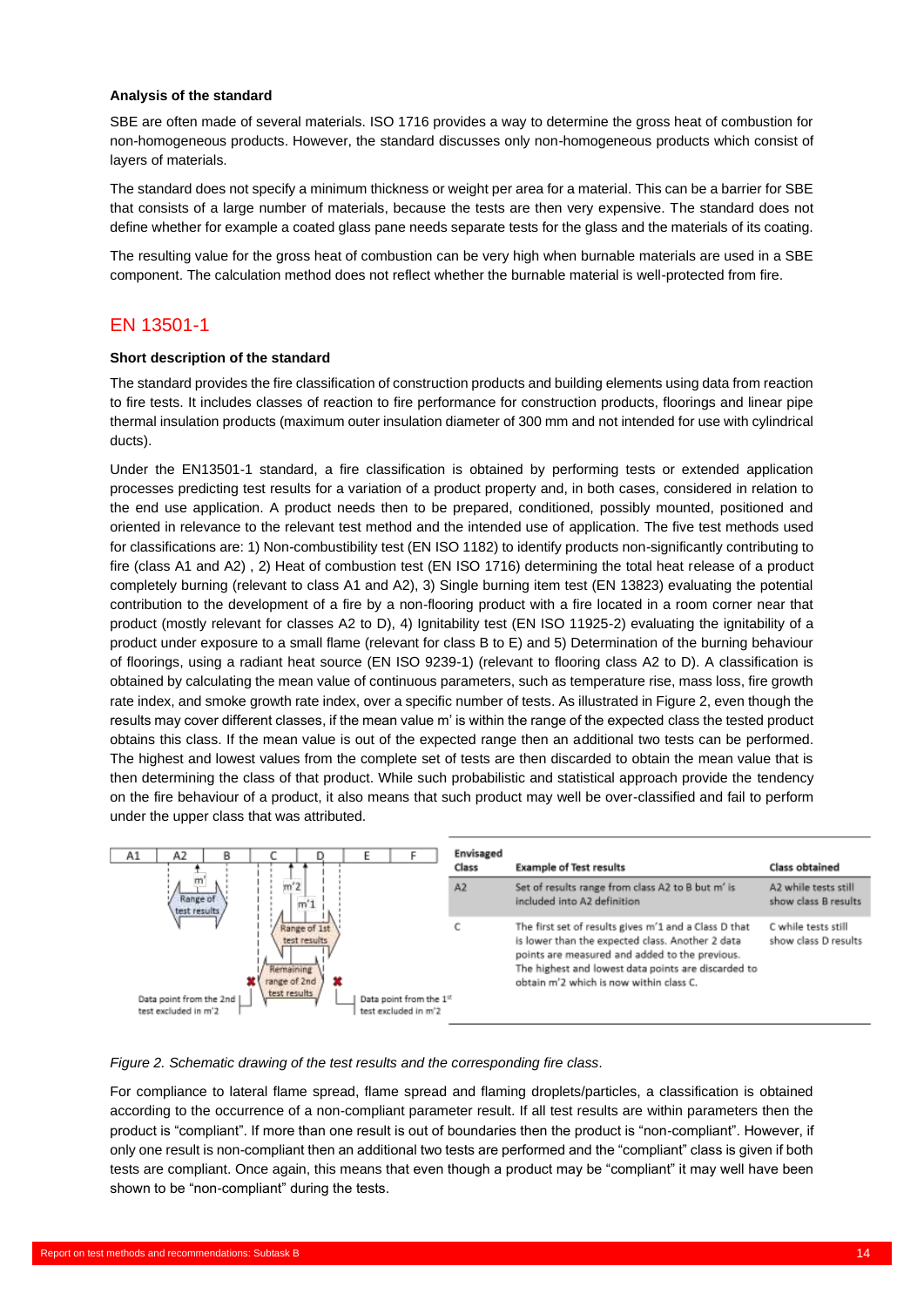Figure 3 presents an overview of the fire classes according to EN 13501-1.

| Class          | Test method(s)                             | <b>Classification criteria</b>                                                                                                                                                               | <b>Additional classification</b>                          |
|----------------|--------------------------------------------|----------------------------------------------------------------------------------------------------------------------------------------------------------------------------------------------|-----------------------------------------------------------|
| A <sub>1</sub> | prEN ISO 1182 (1)<br>and                   | $\Delta T \leq 30$ °C; and<br>$\Delta m \leq 50$ %; and<br>$t = 0$ (i.e. no sustained flaming)                                                                                               |                                                           |
|                | prEN ISO 1716                              | $PCS \leq 2,0$ MJ/kg (1) and<br>$PCS \le 2.0$ MJ/kg ( <sup>2</sup> ) ( <sup>2a</sup> ) and<br>$PCS \le 1.4$ MJ/m <sup>2</sup> ( <sup>3</sup> ) and<br>$PCS \leq 2.0$ MJ/kg ( <sup>4</sup> )  |                                                           |
| A2             | prEN ISO 1182 (1)<br>or                    | $\Delta T \leq 50$ °C; and<br>$\Delta m \leq 50$ %; and<br>$t \leq 20s$                                                                                                                      |                                                           |
|                | prEN ISO 1716<br>and                       | $PCS \leq 3.0$ MJ/kg ( $^1$ ) and<br>$PCS \leq 4.0$ MJ/m <sup>2</sup> ( <sup>2</sup> ) and<br>$PCS \leq 4.0$ MJ/m <sup>2</sup> ( <sup>3</sup> ) and<br>$PCS \leq 3.0$ MJ/kg ( <sup>4</sup> ) |                                                           |
|                | EN 13823                                   | $FIGRA < 120 W/s$ and<br>LFS < edge of specimen and<br>$THR500s \le 7,5 MJ$                                                                                                                  | Smoke production(5) and<br>Flaming droplets/particles (6) |
| в              | EN 13823<br>and                            | $FIGRA < 120 W/s$ and<br>LFS < edge of specimen and<br>$THH_{S00s} \leq 7.5$ MJ                                                                                                              | Smoke production(5) and<br>Flaming droplets/particles (6) |
|                | prEN ISO 11925-2 (8):<br>Exposure $= 30$ s | $Fs \leq 150$ mm within 60 s                                                                                                                                                                 |                                                           |
| C              | EN 13823<br>and                            | $FIGRA \leq 250$ W/s and<br>$LFS <$ edge of specimen and<br>$THF600s \leq 15$ MJ                                                                                                             | Smoke production(5) and<br>Flaming droplets/particles (6) |
|                | prEN ISO 11925-2 (8):<br>$Exposure = 30 s$ | $Fs < 150$ mm within 60 s                                                                                                                                                                    |                                                           |
| D              | EN 13823<br>and                            | $FIGRA \leq 750 W/s$                                                                                                                                                                         | Smoke production(5) and<br>Flaming droplets/particles (6) |
|                | prEN ISO 11925-2 (8):<br>$Exposure = 30 s$ | $Fs \leq 150$ mm within 60 s                                                                                                                                                                 |                                                           |
| E              | prEN ISO 11925-2 (8):<br>$Exposure = 15s$  | $Fs \leq 150$ mm within 20 s                                                                                                                                                                 | Flaming droplets/particles(7)                             |
| F              |                                            | No performance determined                                                                                                                                                                    |                                                           |

*Figure 3. Classes of reaction to fire performance for construction products excluding floorings [6].*

#### **Analysis of the standard**

Every SBE reaches at least fire class F. This means that it is typically allowed to manufacture and sell even SBE with poor fire behaviour. However, only few regulations will allow such SBE to be installed which means the market for such SBE is very limited.

To reach fire class E and D, the flame is not allowed to reach a height of 150 mm within a certain timeframe. The flame is targeted at the outer surface of the SBE. If the edge of the SBE can be exposed to flames in the planned installations, the flame is also targeted at the bottom edge of the SBE. In this case, the edge has to be similar to the edge of the real SBE installation. For fire class D, a fire growth rate FIGRA of less than 250 W/s is necessary from a test according to EN 13823. If a SBE element is higher than 1.5 m, it is not clear whether the sample can be cut at this height and if the cut can be closed.

For fire class C and B, the lateral flame spread is not allowed to reach the edges of the sample and the total heat release within 600 seconds according to EN 13823 needs to stay below certain values.

The EN 13823 criteria of fire class B apply for class A2, too. The gross heat of combustion needs to stay below certain values at tests according to ISO 1716. These values differ for substantial components, external and internal non-substantial components and the product as a whole. EN 13501-1 defines a non-substantial component as a material that does not constitute a significant part of a non-homogeneous product. A layer with a mass/unit area below 1 kg/m<sup>2</sup> and a thickness below 1 mm is considered to be a non-substantial component. It is not clear when a component which is not a layer can be considered as non-substantial. For example if heat pipes with an organic fluid are used within a SBE, it maybe receive a bad fire class although the amount of the fluid is small and although the fluid is well capsulated within a pipe.

Additionally, fire class A1 and A2 require tests according to ISO 1182 and that either the mass reduction and maximum temperature increase stay below certain values or that there are no self-sustained flames for A1 or less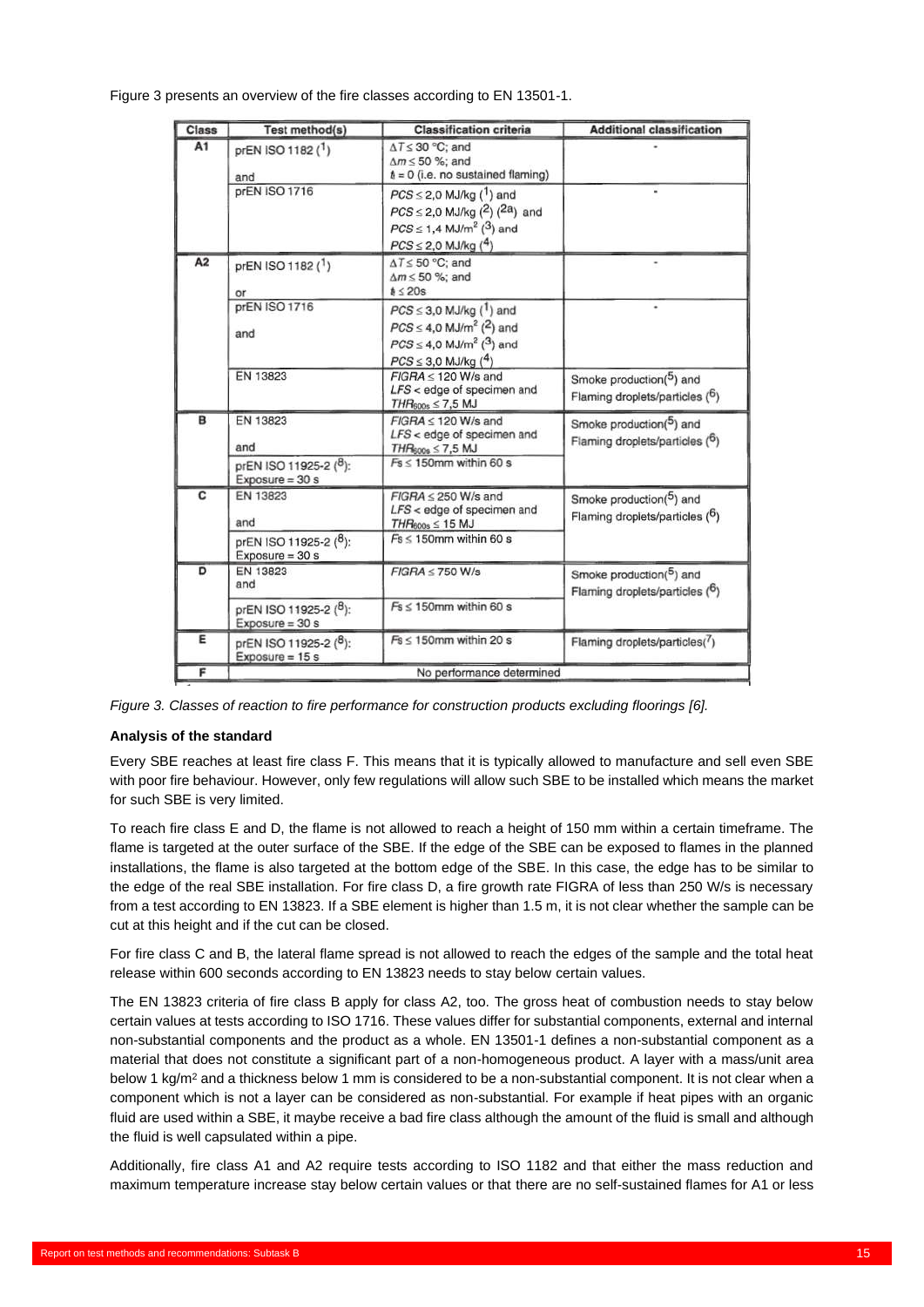than 20 seconds of flames for A2. It is not clear how to test liquid components according to ISO 1182. ISO 1182 uses a similar definition of non-substantial as EN 13501-1 and the tests are only required for substantial components. As for the above-mentioned heat pipe with organic fluid, it is not clear whether such a fluid has to be considered as substantial, if it has a thickness of more than 1 mm, but only at specific locations. Many regulations have high requirements regarding fire safety. Therefore, it is important to clarify which technologies can be applied in almost all markets and which are limited to a smaller market.

#### <span id="page-19-0"></span>EN 13501-5

#### **Short description of the standard**

The standard classifies the fire performance of roofs/roof coverings exposed to external fire based on the four test methods given in CEN/TS 1187:2012 corresponding to different fire hazard scenarios. It includes aspects as external and internal fire spread, external and internal damage, fire penetration and the occurrence of flaming droplets or debris.

The four tests in the standard envisaged with the field of application of the classification are:

Test 1: Method with burning brands. In this test, four specimens are tested out on a variety of combinations of joints in the weathering and insulation layers. Five standard supporting decks are specified in CEN/TS 1187 and apply to three fields of applications:

- Non profiled continuous deck (4 types defined): 1) Wooden continuous deck ( $>= 16$  mm) with gap not exceeding 0,5 mm, 2) Wooden continuous deck with gap not exceeding 5 mm, 3) Continuous noncombustible board of minimum 10 mm thickness without gaps, 4) Non-combustible board of minimum 10 mm thickness with gaps not exceeding 5 mm
- Trapezoidal profiled not perforated steel deck
- Roof without a continuous deck

For any other field of application, the actual intended deck needs to be tested. Roof pitch tested at 15° apply to roofs with pitches < 20° and test results obtained at 45° apply to roofs with pitches > 20°.

Test 2: Method with burning brands and wind. Here, four standard substrates are defined for non-combustible and combustible fields of applications and three test specimens are tested at 2 wind speeds.

Test 3: Method with burning brands, wind and supplementary radiant heat. The same five standard decks are used for the same three fields of applications as in Test 1 but the tested pitch is either 5° or 30° applied to roof pitch up to 70° and only two test specimens are tested.

Test 4: Two-stage method incorporating burning brands, wind and supplementary radiant heat. Under this fourth test, considering the supporting structure, only the actual deck with its supporting structure can be tested with a pitch of either 0° or 45° applied to roof pitch up to 70°. One test specimen is tested in the preliminary test (Stage 1) and three test specimens are tested in the penetration test with at least one specimen containing examples of the joint details in each layer of the roof system.

#### **Analysis of the standard**

Roof coverings englobe roof materials and cladding elements and, by that definition, all roof building integrated (BI) systems such as photovoltaic (BIPV) or solar thermal (BIST) systems should be tested under that standard or generally tested under EN 13501-1.

Regarding fire test standard used for BIPV and BIST, electrical codes such as the IEC 60364-7-712, NFPA 70 and the CEI 64-8 well address the fire risk due to overload and short circuit of electrical power plants including BIPV. However, as it already appeared under the EN 13501-1 standard, roofs with elements of a solar building envelope that are added post-construction of the building would not be tested under that standard.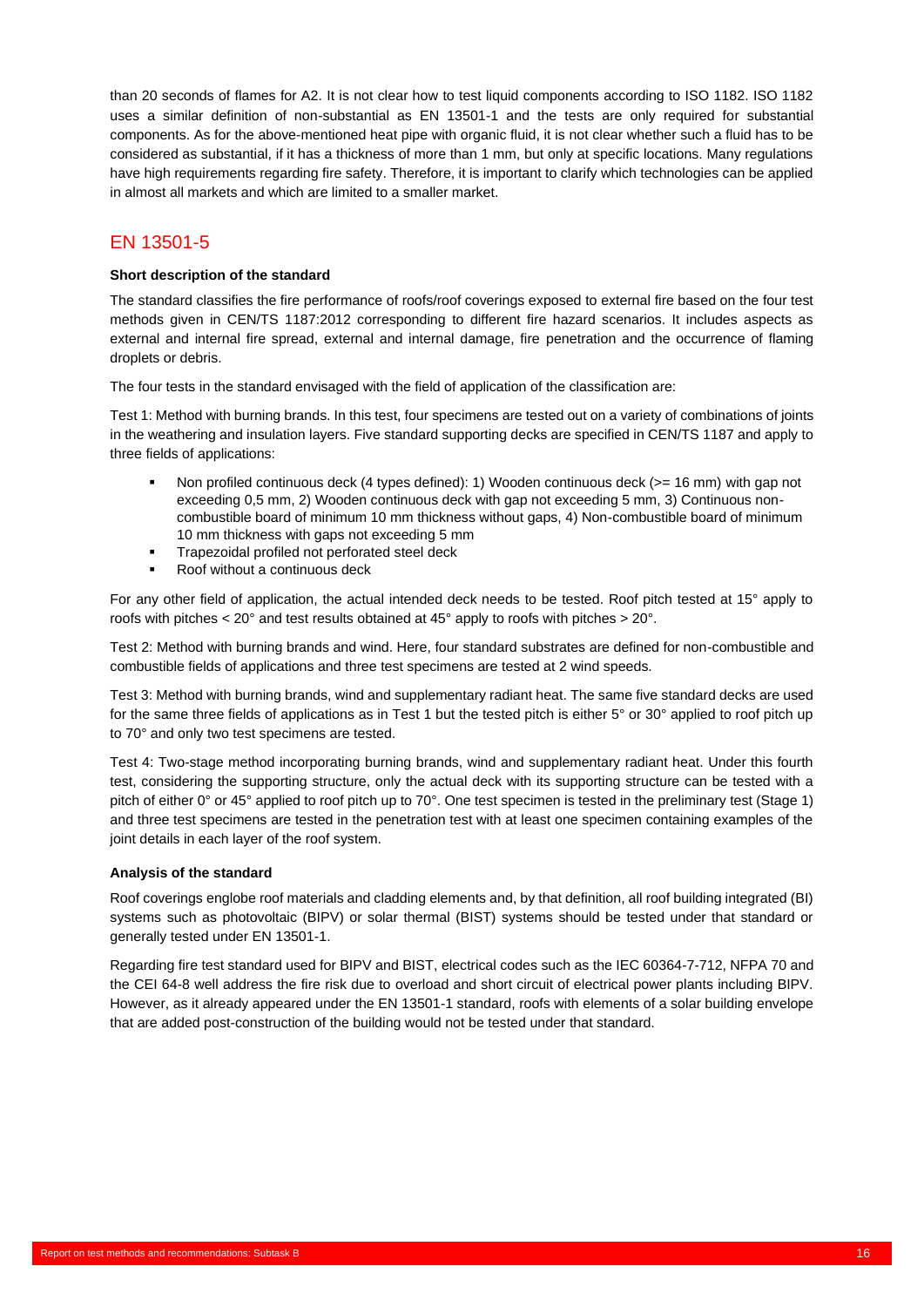### <span id="page-20-0"></span>4 Conclusions

This report is the result of the work of international experts within Subtask B of IEA SHC Task 56. It assesses the applicability of the most relevant standards to SBE technologies. Recent standards are specific of SBE, such as the EN 50583 for BIPV systems and the EN 17037 for daylighting. Other standards have been designed for nonbuilding integrated components, such as the ISO 9806 for thermal collectors, the EN 13141-7 for ventilation units and the EN 16147 and EN 14511-2 for heat pumps.

Although some standards can easily be applied to SBE, in many cases, this is not the case. Current testing methods are established for standard, non-building integrated products. The results of the analysis show that the building integration of many technologies poses additional challenges, which are not adequately captured by the standards. One consequence is that testing and certifying some SBE technologies can be more expensive than conventional products. Another consequence is that the benefits of such technologies with respect to conventional ones are not captured by standardized testing methods. As a result, for some technologies such as BIST, current standards present a barrier for the market penetration.

One recommendation for technical committees that deal either with technical building systems or with building envelopes is that they analyse if barriers for SBE exist and how they could be removed. For example, the ISO 9806 standard could be easily extended with a section on building-integrated solar thermal collectors. Such a section could include a calculation procedure for collector efficiency under the consideration of the energy flux into the building.

Another recommendation, in this case for legislative authorities, is to consider the special needs of SBE technologies, as important technologies for reducing carbon emissions, and to adapt their requirements of manufacturing and installation accordingly.

It is also important to note that, given that standards and regulations have long intervals between updates, it is crucial not to consider available products only, but also technologies that are under investigation, as well as different technological options.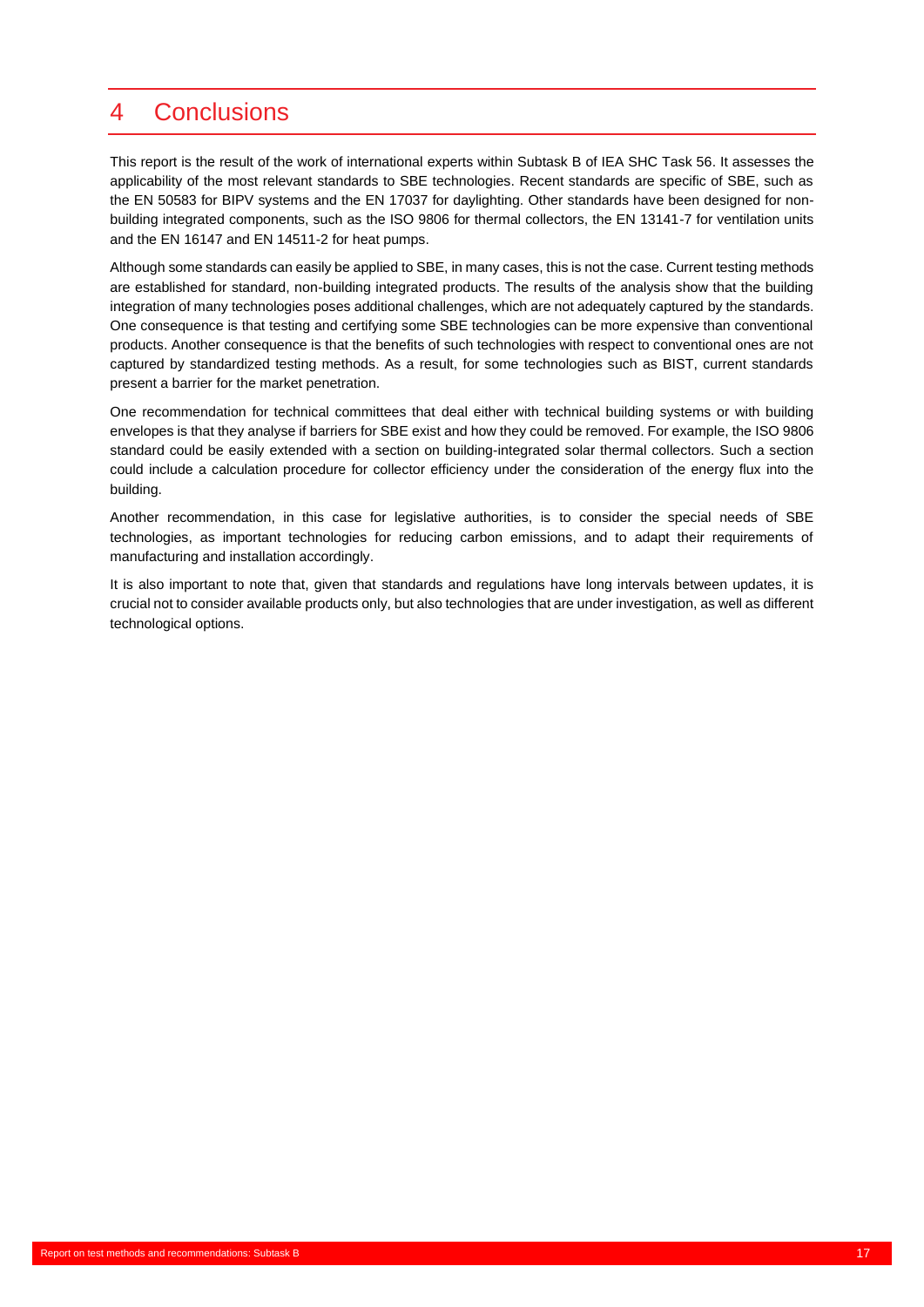## <span id="page-21-0"></span>5 Acknowledgements

This work was partially funded by the German Federal Ministry for Economic Affairs and Energy (BMWi), based on a decision by the German Bundestag.